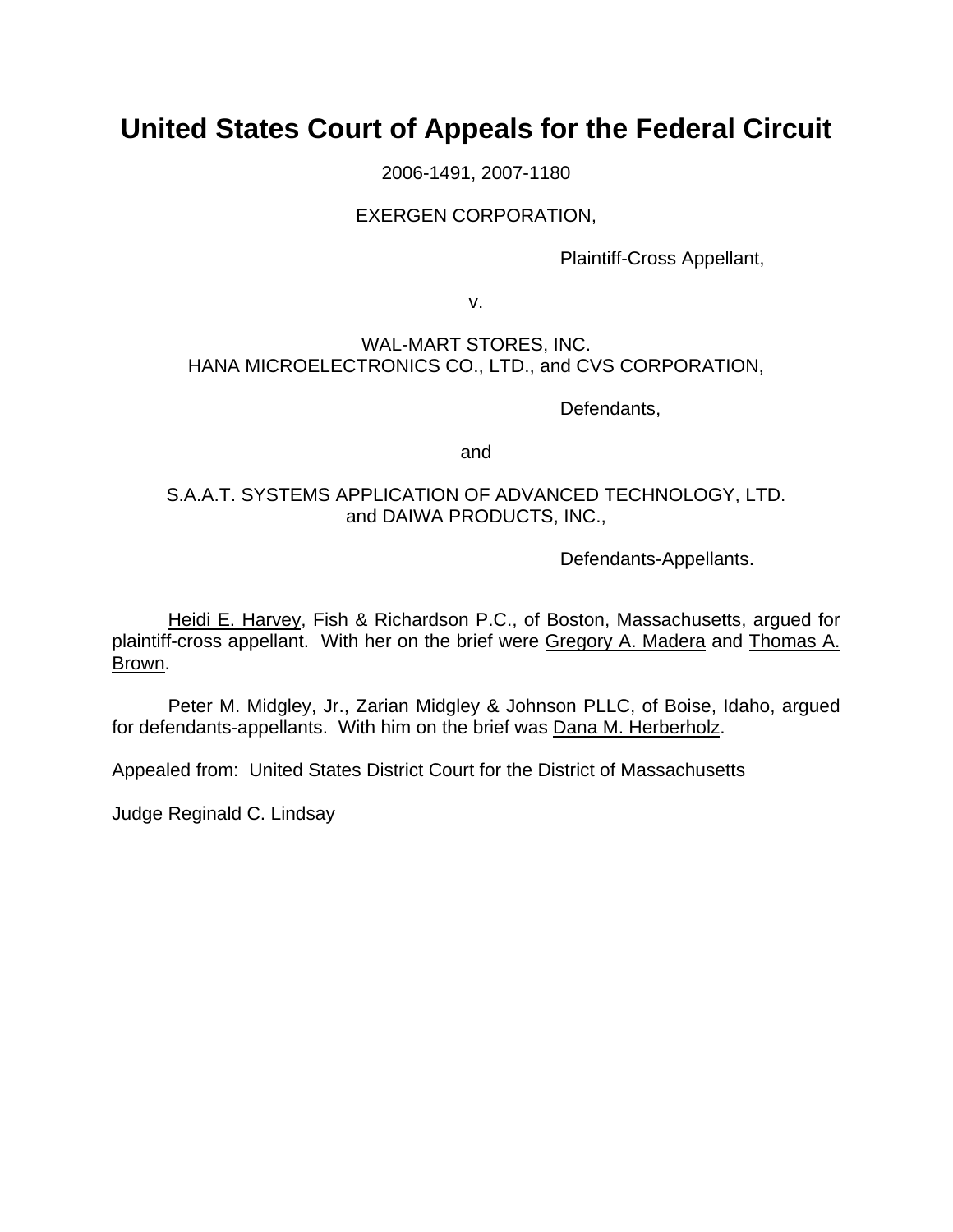# **United States Court of Appeals for the Federal Circuit**

2006-1491, 2007-1180

## EXERGEN CORPORATION,

Plaintiff-Cross Appellant,

v.

## WAL-MART STORES, INC. HANA MICROELECTRONICS CO., LTD., and CVS CORPORATION,

Defendants,

and

# S.A.A.T. SYSTEMS APPLICATION OF ADVANCED TECHNOLOGY, LTD. and DAIWA PRODUCTS, INC.,

Defendants-Appellants.

Appeals from the United States District Court for the District of Massachusetts in case no. 01-CV-11306, Judge Reginald C. Lindsay.

DECIDED: August 4, 2009

Before MICHEL, Chief Judge, LINN, Circuit Judge, and ST. EVE, District Judge.<sup>\*</sup>

\_\_\_\_\_\_\_\_\_\_\_\_\_\_\_\_\_\_\_\_\_\_\_\_\_\_

\_\_\_\_\_\_\_\_\_\_\_\_\_\_\_\_\_\_\_\_\_\_\_\_\_\_

LINN, Circuit Judge.

 $\overline{a}$ 

S.A.A.T. Systems Application of Advanced Technology, Ltd. and Daiwa Products, Inc. (collectively "SAAT") appeal the denial of their motion for judgment as a matter of law ("JMOL") after a jury found that SAAT willfully infringed U.S. Patents No.

<span id="page-1-0"></span><sup>∗</sup> The Honorable Amy J. St. Eve, District Judge, United States District Court for the Northern District of Illinois, sitting by designation.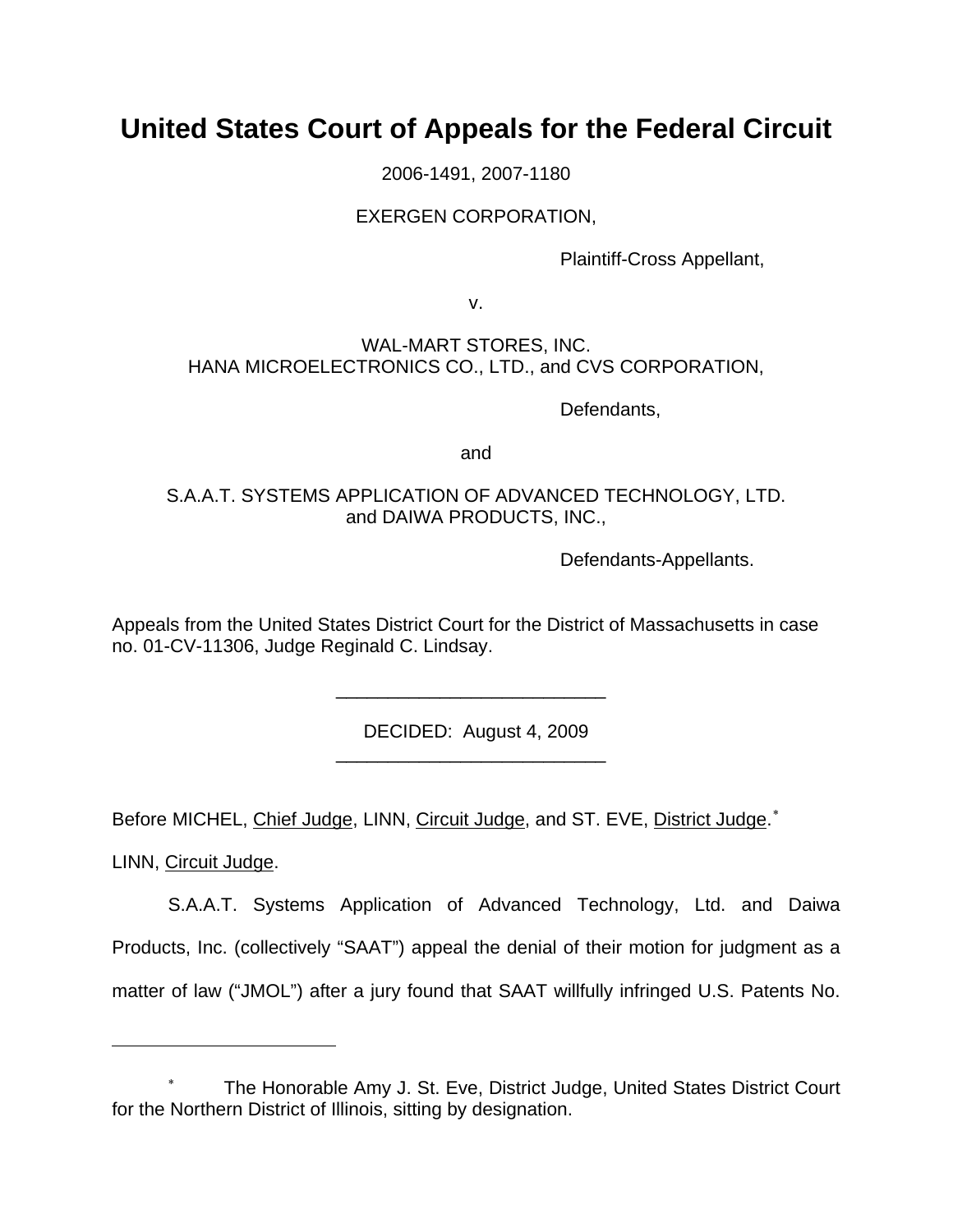5,012,813 ("the '813 patent"), No. 6,047,205 ("the '205 patent"), and No. 6,292,685 ("the '685 patent") and awarded lost profit damages to the patentee, Exergen Corporation ("Exergen"). Exergen Corp. v. Wal-Mart Stores, Inc., No. 01-CV-11306 (D. Mass. Aug. 4, 2005). SAAT further appeals the denial of its motion for leave to amend its answer to allege that the '813 and '685 patents are unenforceable due to inequitable conduct. Exergen cross-appeals the denial of its motion to alter or amend judgment for an award of enhanced damages and prejudgment interest.

We conclude that all claims of the '205 patent are anticipated and that no substantial evidence supports the jury's contrary finding. Furthermore, we conclude that Exergen failed to introduce substantial evidence to support the jury's finding that the '813 and '685 patents are infringed. Because our invalidity and non-infringement determinations require that we reverse the damages award, we need not address Exergen's cross-appeal regarding enhanced damages and prejudgment interest. Finally, we conclude that the district court did not abuse its discretion in denying SAAT's motion to amend its pleading because it correctly held that SAAT's proposed allegations of inequitable conduct failed to satisfy the heightened pleading requirement of Federal Rule of Civil Procedure 9(b). Thus, we affirm-in-part and reverse-in-part.

#### BACKGROUND

Exergen's patents relate to infrared thermometers for measuring human body temperature. The thermometers first detect infrared radiation emitted from a surface of the human body, such as the tympanic membrane (eardrum) or the skin of the forehead, to obtain the surface temperature. The surface temperature is a function of both the internal (core) temperature within the body and the ambient (air) temperature to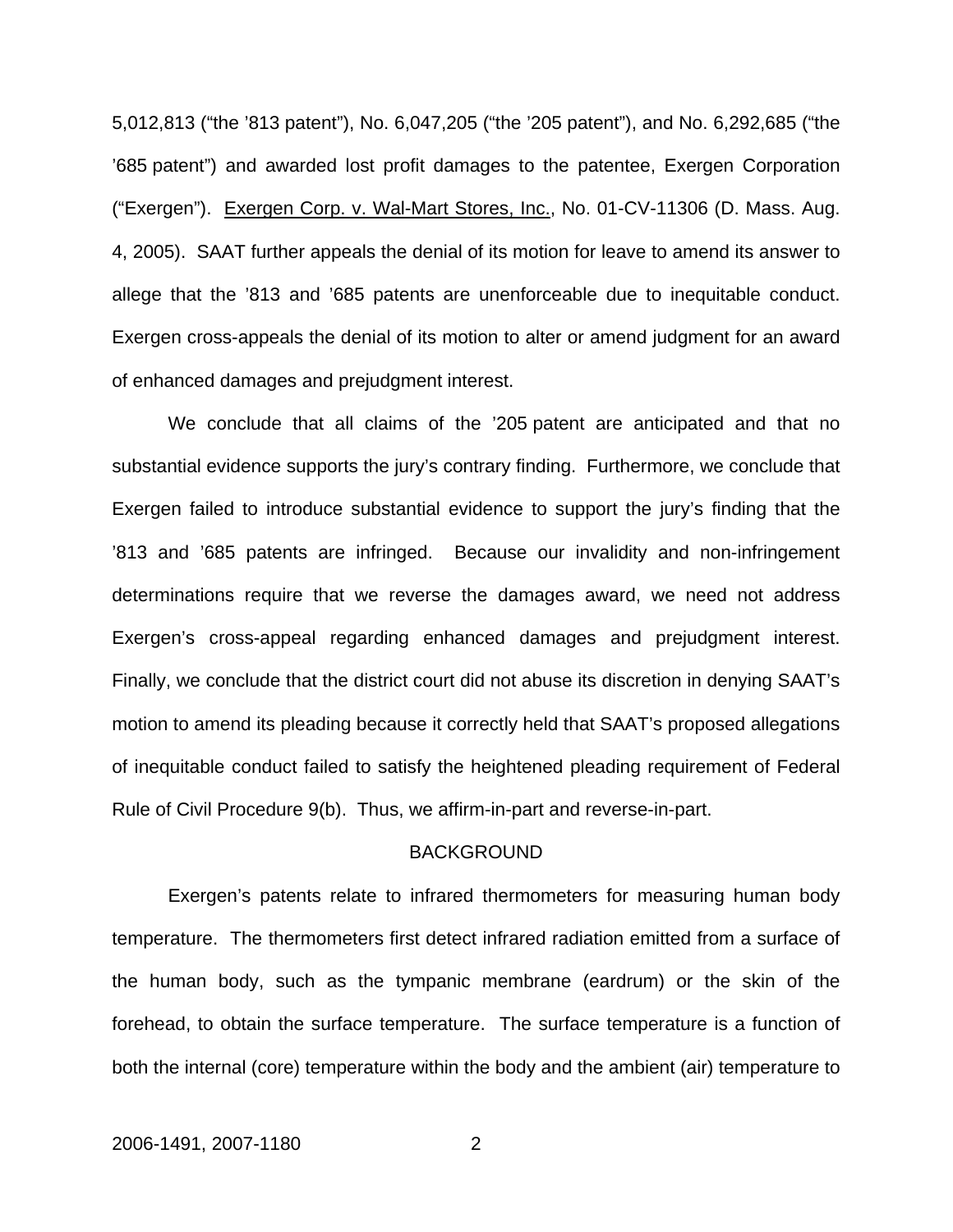which the surface is exposed. From the detected surface temperature, the thermometers calculate the internal temperature in accordance with equations provided in the patents and then display a digital readout thereof. For example, the '813 and '205 patents disclose a thermometer that detects radiation from the tympanic membrane, but the claims of those patents are directed more broadly to detecting radiation from "biological tissue." The '685 patent, by contrast, is directed to a thermometer that detects radiation from the skin that covers the temporal artery in the temple region near the side of the forehead.

SAAT manufactures thermometers that detect radiation from the skin that covers the temporal artery. After detecting this radiation, SAAT's thermometers convert the measured surface reading to the patient's oral temperature, which is the commonly used temperature measurement in the United States.

Exergen sued SAAT for infringement of the '813 and '205 patents on July 27, 2001. The '685 patent issued on September 18, 2001, and was added to the suit on October 2, 2001. SAAT answered by asserting affirmative defenses and counterclaims of both noninfringement and invalidity. On September 6, 2002, SAAT sought leave pursuant to Federal Rule of Civil Procedure 15(a) to add inequitable conduct as an affirmative defense and counterclaim against the '813 and '685 patents. Exergen Corp. v. Wal-Mart Stores, Inc., No. 01-CV-11306 (D. Mass. Sept. 6, 2002) (Dkt. No. 51) ("Answer"). The district court denied SAAT's motion, stating that the proposed pleading failed to allege inequitable conduct with particularity under Rule 9(b).

The court then conducted a hearing on claim construction and construed two terms in claim 7 of the '813 patent. First, the court construed "biological surface tissue"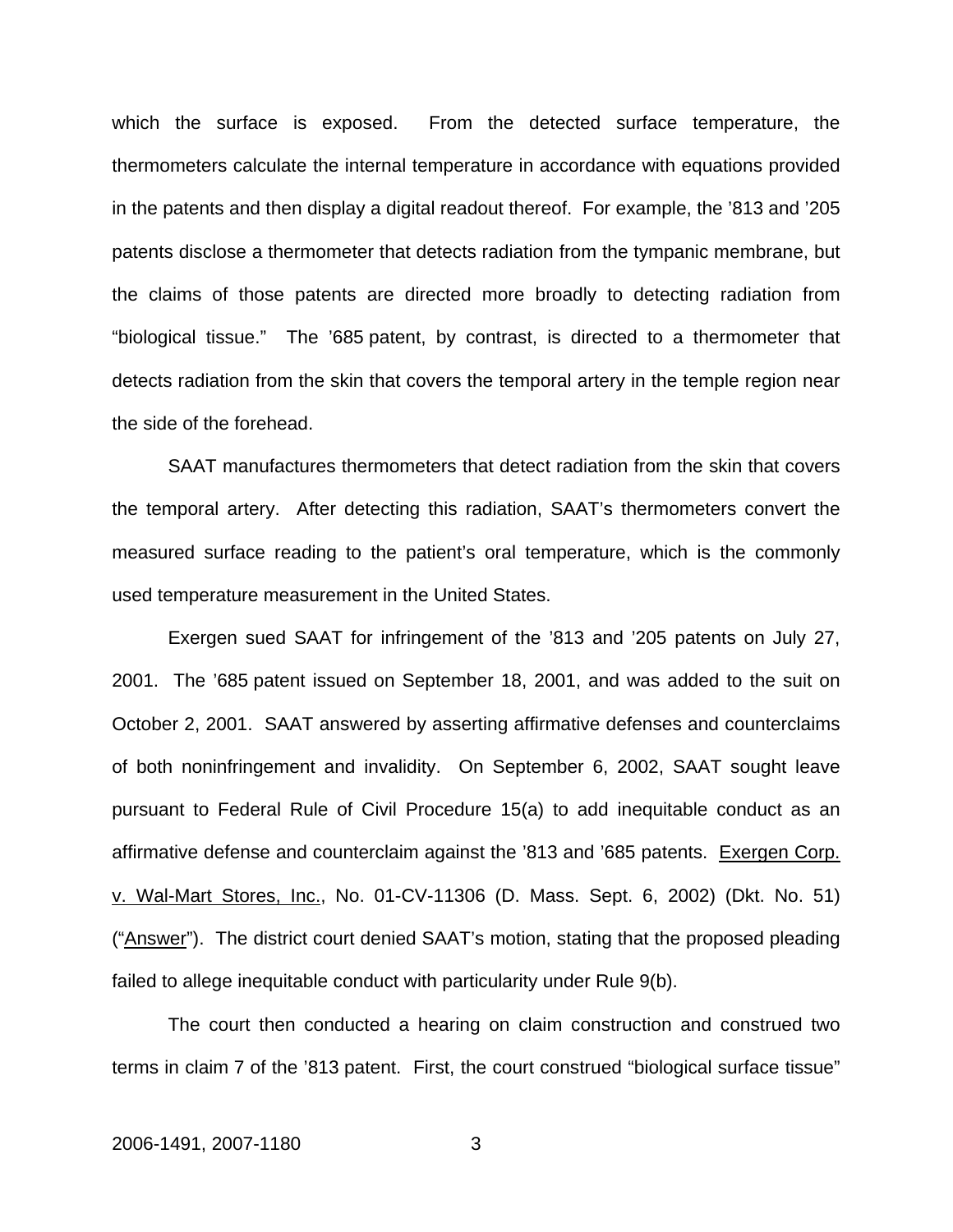to mean "a living layer of external human tissue having a temperature that can be measured." Exergen Corp. v. Wal-Mart Stores, Inc., No. 01-CV-11306, slip op. at 10 (D. Mass. July 14, 2004) ("Claim Construction Order"). Second, the court construed "internal temperature" to mean "temperature of the region existing beneath the surface of the biological tissue targeted for measurement." Id. The parties agreed that these terms were the only terms at issue in the case. Moreover, before trial, Exergen waived any argument that SAAT infringed under the doctrine of equivalents.

The case then proceeded to a jury trial on a theory of literal infringement only. The jury found that SAAT directly infringed claim 7 of the '813 patent and claims 1 and 3-5 of the '205 patent, and that SAAT actively induced infringement of claims 1 and 27- 30 of the '685 patent. Infringement of each patent was found to be willful. The jury also found in favor of Exergen on SAAT's invalidity defenses. Finally, the jury awarded lost profit damages totaling more than \$2.5 million.

SAAT moved for JMOL on the grounds of noninfringement, invalidity, and absence of lost profits. These motions were denied on March 24, 2006. Exergen moved to alter or amend judgment for an award of enhanced damages and prejudgment interest. This motion was denied on January 12, 2007.

SAAT and Exergen appeal. We have jurisdiction under 28 U.S.C. § 1295(a)(1).

## **DISCUSSION**

#### I. Standard of Review

We review the denial of a motion for JMOL under the law of the regional circuit. See 800 Adept, Inc. v. Murex Sec., Ltd., 539 F.3d 1354, 1366 (Fed. Cir. 2008). In the First Circuit, "[t]he district court's decision to grant or deny a motion for judgment as a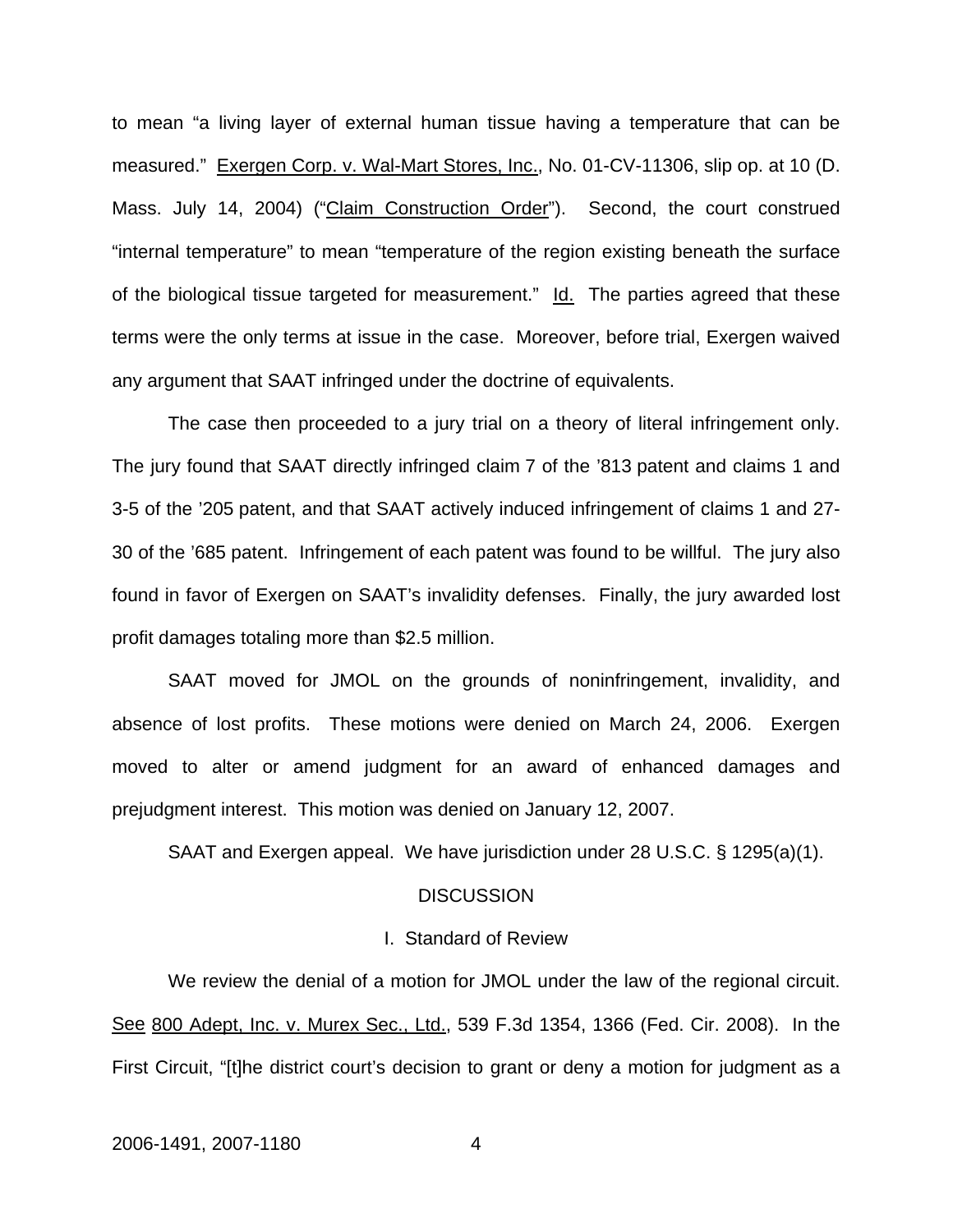matter of law is reviewed de novo." Soto-Lebron v. Fed. Express Corp., 538 F.3d 45, 56 (1st Cir. 2008). JMOL is appropriate if "the presentation of the party's case reveals no 'legally sufficient evidentiary basis' for a reasonable jury to find for that party." Mag Jewelry Co. v. Cherokee, Inc., 496 F.3d 108, 117 (1st Cir. 2007) (quoting Fed. R. Civ. P. 50(a)(1)). Anticipation and infringement are both questions of fact, which, when found by a jury, are generally reviewed for substantial evidence. See Cordis Corp. v. Boston Scientific Corp., 561 F.3d 1319, 1330, 1335 (Fed. Cir. 2009).

The denial of a motion to amend a pleading under Rule 15(a) is a procedural matter governed by the law of the regional circuit. See Cent. Admixture Pharmacy Servs., Inc. v. Advanced Cardiac Solutions, P.C., 482 F.3d 1347, 1357 (Fed. Cir. 2007). The First Circuit reviews the denial of a Rule 15(a) motion for an abuse of discretion. See Trans-Spec Truck Serv., Inc. v. Caterpillar Inc., 524 F.3d 315, 326 (1st Cir. 2008). Whether inequitable conduct has been pleaded with particularity under Rule 9(b) is a question governed by Federal Circuit law. See Cent. Admixture, 482 F.3d at 1356.

#### II. Anticipation

SAAT challenges the jury's finding that claims 1-5 of the '205 patent are not anticipated by U.S. Patent No. 4,602,642 ("O'Hara"). "To anticipate a claim, a single prior art reference must expressly or inherently disclose each claim limitation." Finisar Corp. v. DirecTV Group, Inc., 523 F.3d 1323, 1334 (Fed. Cir. 2008).

Claim 1 is the sole independent claim of the '205 patent. It recites:

1. A method of detecting temperature of biological tissue comprising: providing a radiation detector for sensing infrared radiation from an external target;

sensing radiation from multiple areas of the biological tissue with the radiation detector; and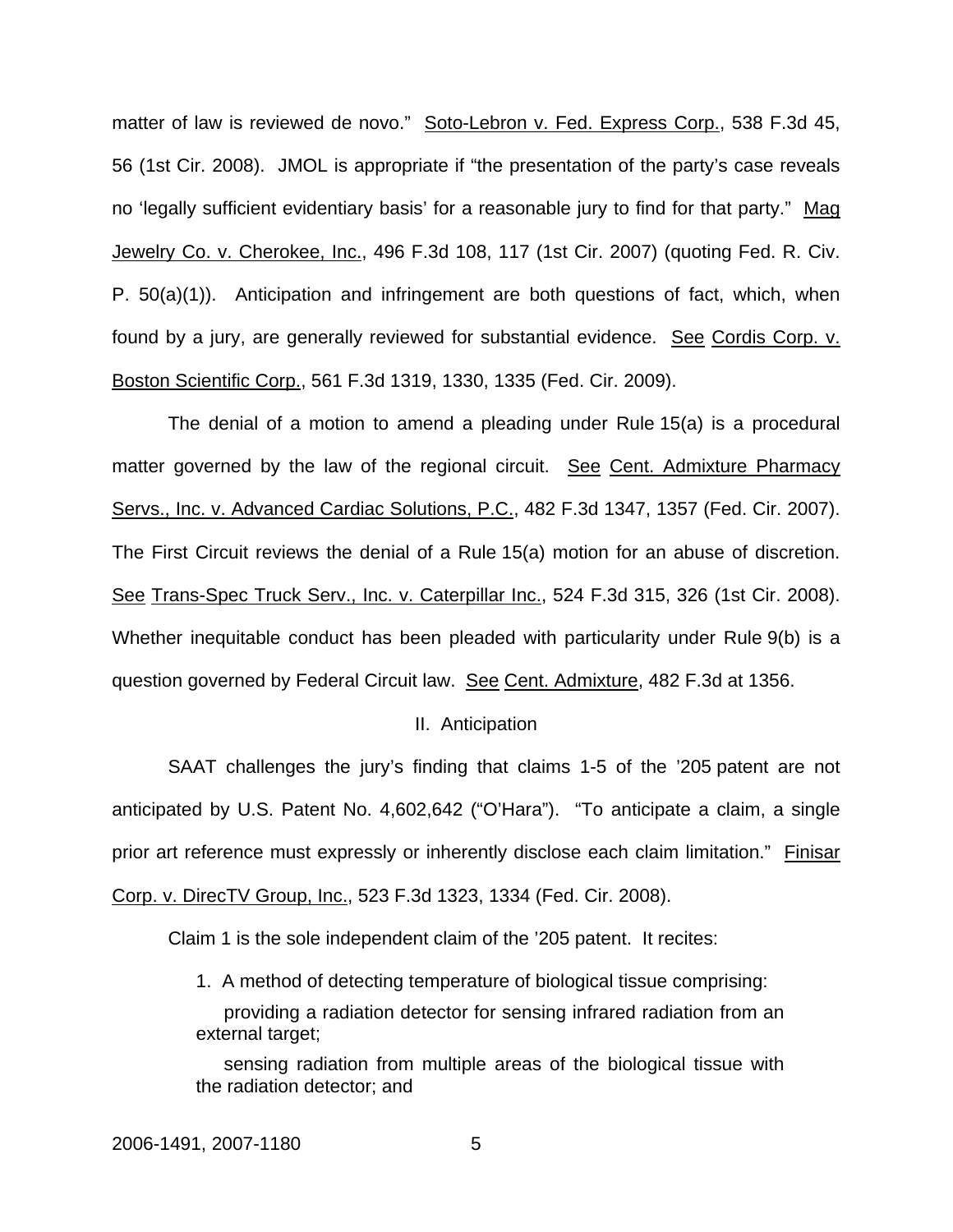electronically detecting the peak radiation from the multiple areas to obtain a peak temperature signal.

'205 patent col.20 ll.46-54.

O'Hara issued more than two years before the earliest priority date of the '205 patent. O'Hara discloses "a method and apparatus for measuring the internal temperature of a patient's body by sensing infrared emissions in the external ear canal." O'Hara col.3 ll.8-10. This apparatus includes a handheld "probe unit" containing "an infrared sensitive thermopile detector," id. col.3 II.37-40, and a base or "chopper unit" that mates with and heats the probe unit to 98°F for calibration immediately prior to use, id. col.3 ll.32-36. When a user removes the probe unit from the chopper unit, the system begins taking radiation measurements at a rate of seven times per second and stores the maximum reading.  $Id.$  col.12  $II.37-47$ . From the time that the probe unit is removed from the chopper unit, the user has ten seconds to insert the probe into the external ear canal and press the SCAN key. Id. col.12 II.61-65. When the SCAN key is pressed, "[t]he maximum reading from the beginning of the removal of the probe unit from the chopper unit is displayed as the tympanic temperature." Id. col.13 II.7-9.

Exergen's expert, Dr. Pompei, admitted at trial that O'Hara discloses all limitations of claim 1 except the third step, namely, "electronically detecting the peak radiation from the multiple areas to obtain a peak temperature signal." J.A. 6502-03 (39:14-40:12). On appeal, Exergen also focuses only on this third step and presents two arguments for distinguishing O'Hara. First, Exergen argues that O'Hara heats the probe unit to 98°F and detects this radiation in addition to the radiation detected from the patient. Second, Exergen argues that O'Hara detects radiation only from a single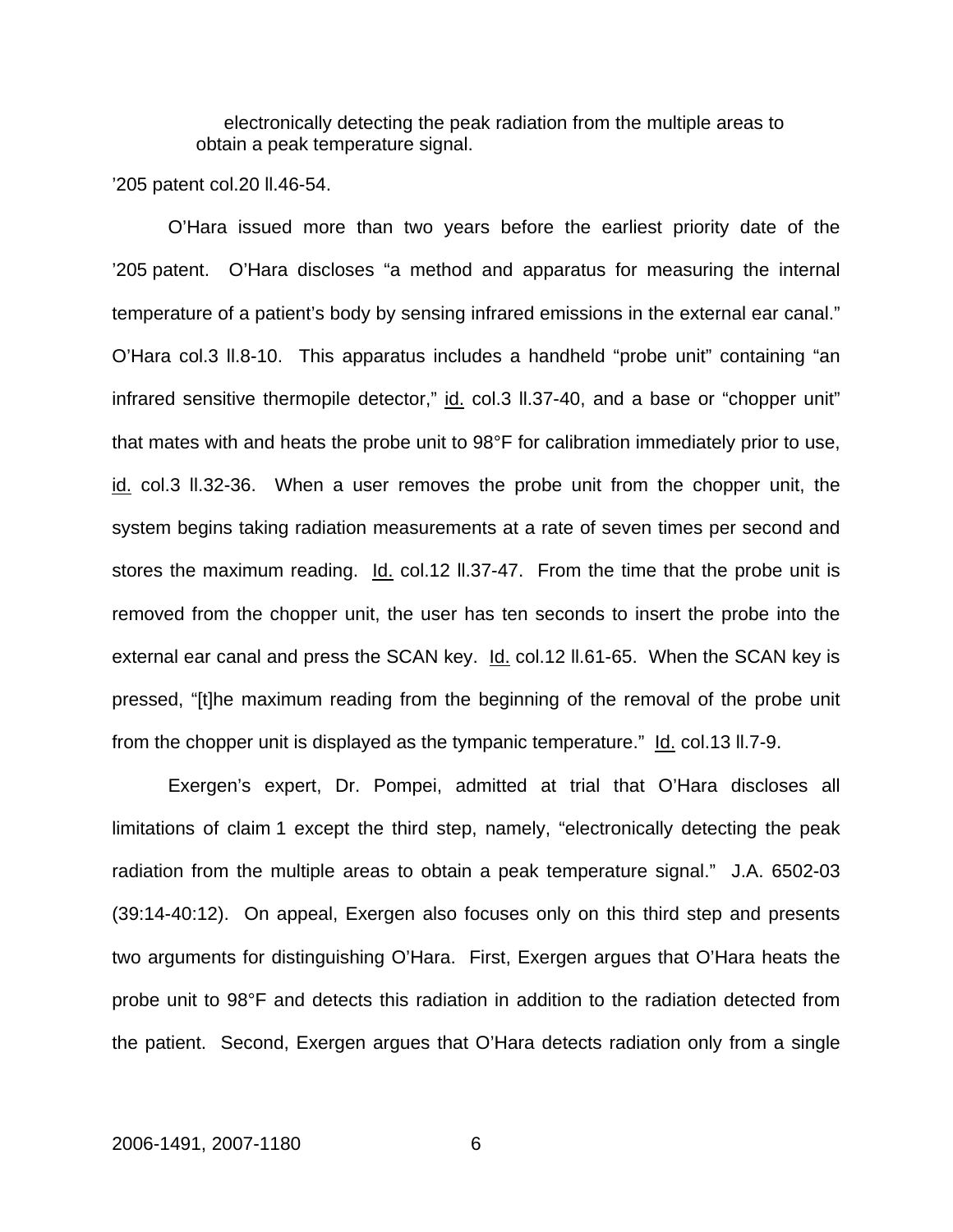spot, not from "multiple areas," in the ear canal after the SCAN key is pressed. Neither of these arguments, however, provides a plausible basis for distinguishing O'Hara.

First, nothing in claim 1 of the '205 patent requires the detector to detect radiation solely from the biological tissue. The claim uses the term "comprising," which is well understood in patent law to mean "including but not limited to." CIAS, Inc. v. Alliance Gaming Corp., 504 F.3d 1356, 1360 (Fed. Cir. 2007); see Invitrogen Corp. v. Biocrest Mfg., L.P., 327 F.3d 1364, 1368 (Fed. Cir. 2003) ("The transition 'comprising' in a method claim indicates that the claim is open-ended and allows for additional steps."). The fact that O'Hara detects radiation from the heated probe, in addition to detecting the peak radiation from multiple areas of the biological tissue to obtain a peak temperature signal, does not prevent O'Hara from anticipating claim 1. Moreover, Exergen does not argue that a heated probe is incapable of detecting radiation from sources having a lower temperature. To the contrary, Exergen concedes that the detection of radiation is an additive process that allows radiation to be detected from both the heated probe and the biological tissue. Pl.-Cross Appellant's Br. 31 (stating that O'Hara's "own radiation is always added to the radiation it is detecting from random targets that it encounters along the way" (emphasis added)).

Second, Exergen's contention that O'Hara detects radiation only from a single spot, not from "multiple areas," is unsupported by substantial evidence. In fact, Exergen's expert, Dr. Pompei, testified that O'Hara inherently discloses this limitation:

- Q. While you're moving this probe unit from the chopper unit, is it -- what is it measuring?
- A. It's measuring infrared radiation.

\* \* \*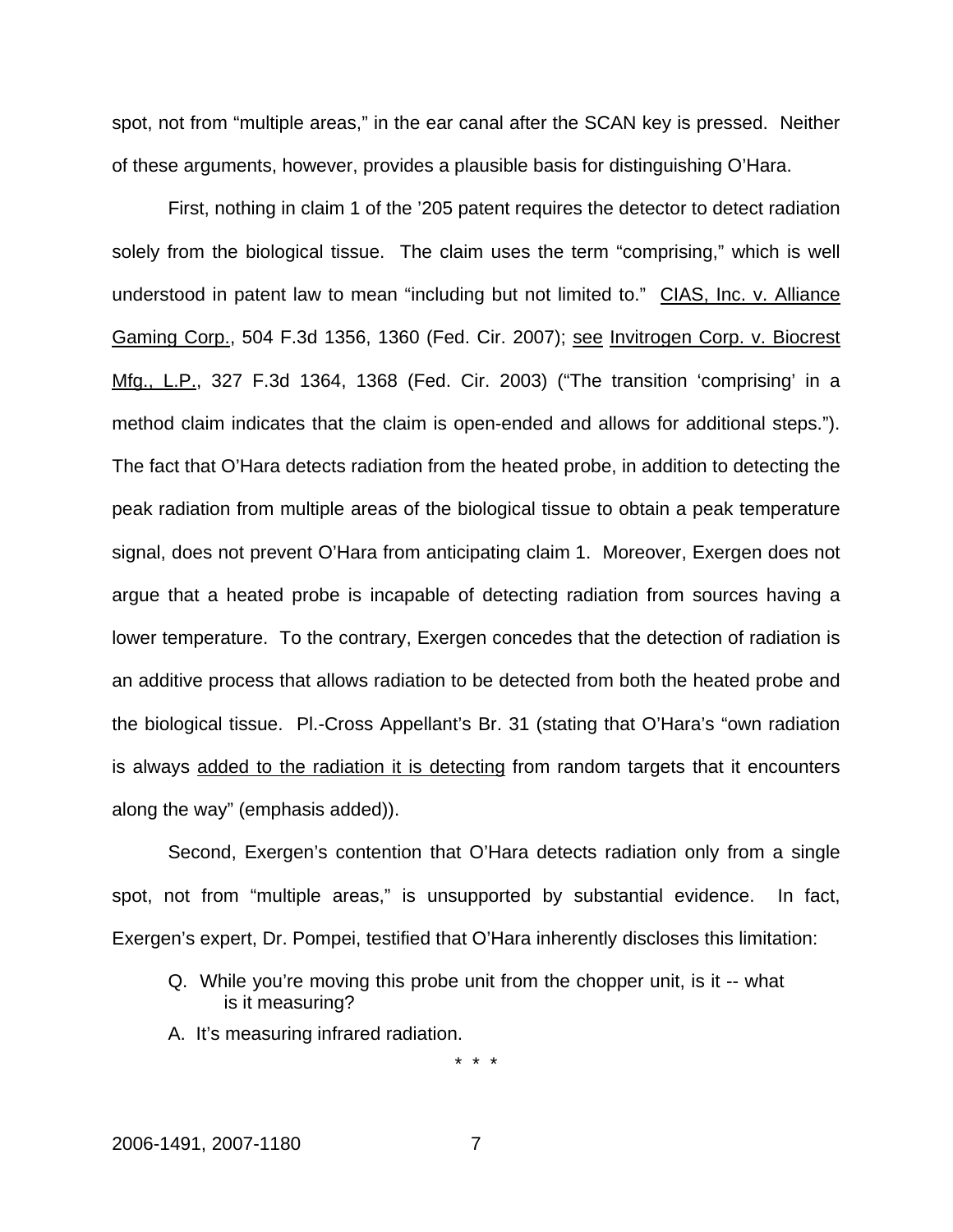- Q. And you have to move it along the side of the patient's face to get to the ear, don't you?
- A. Yes.
- Q. During the period that you're moving along the side of the patient's face, what's it measuring? What's it doing?
- A. It's measuring radiation.

J.A. 6495-96 (32:25-33:12 (emphasis added)). Because a user of O'Hara's method would necessarily detect radiation from the patient's face, outer ear, and ear canal at a rate of seven times per second while inserting the probe unit into the ear canal, O'Hara inherently discloses the detection of radiation from "multiple areas" of biological tissue. See Trintec Indus., Inc. v. Top-U.S.A. Corp., 295 F.3d 1292, 1295 (Fed. Cir. 2002) ("Inherent anticipation requires that the missing descriptive material is 'necessarily present,' not merely probably or possibly present, in the prior art." (quoting In re Robertson, 169 F.3d 743, 745 (Fed. Cir. 1999))). Exergen also contends, with respect to the "multiple areas" limitation, that O'Hara's probe unit employs a detector with a wide field of view, which, once inserted into the ear canal, measures radiation from only one spot of the ear canal after the SCAN key is pressed. Exergen's argument overlooks the fact that the term "biological tissue" in claim 1 is not limited to "ear canal," and the fact that O'Hara detects radiation from multiple areas of the body during the entire time that the probe unit is being inserted into the ear canal, even before the SCAN key is pressed. O'Hara unambiguously states that "[t]he maximum reading from the beginning of the removal of the probe unit from the chopper unit is displayed as the tympanic temperature." O'Hara col.13 ll.7-9 (emphasis added). The record also reflects that as the probe unit is moved into position in the ear canal, it necessarily passes over—and detects radiation from—the face, outer ear, and ear canal along the way. Because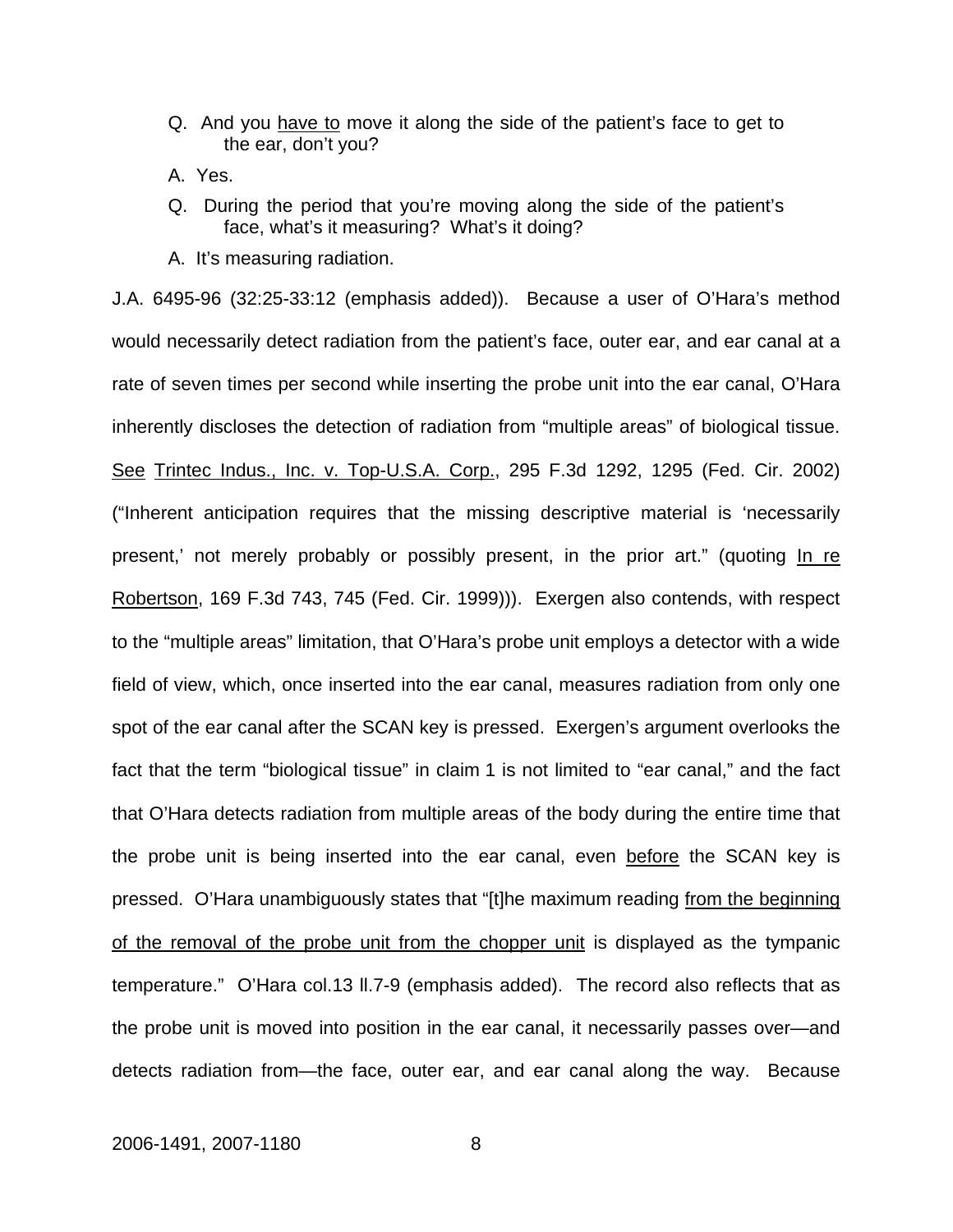O'Hara obtains a peak temperature signal corresponding to a peak radiation detected over the patient's face, outer ear, and ear canal—i.e., multiple areas of the biological tissue—O'Hara anticipates claim 1.

Exergen presents no separate argument as to the validity of dependent claims 2- 5. The limitations of those claims are readily found in O'Hara. Compare '205 patent claim 2 ("a temperature display for displaying the peak temperature"), with O'Hara col.4 ll.25-26 ("The internal body temperature . . . is displayed on the LCD."); compare '205 patent claim 3 ("the radiation sensor is a thermopile"), with O'Hara col.3 ll.39-40 ("an infrared sensitive thermopile detector"); compare '205 patent claim 4 ("sounding an audible tone from the radiation detector to indicate detection of peak radiation"), with O'Hara col.13 ll.11-13 ("the audio indicator is energized to signal completion of the temperature reading process"); compare '205 patent claim 5 ("the biological tissue is scanned with movement of the radiation detector"), with O'Hara col.12 ll.59-61 ("The user then inserts the speculum covered probe into the external ear canal using moderate pressure.").

We therefore reverse the jury's finding that all claims of the '205 patent are not invalid. Moreover, because "invalid claim[s] cannot give rise to liability for infringement," Medtronic, Inc. v. Cardiac Pacemakers, Inc., 721 F.2d 1563, 1583 (Fed. Cir. 1983), SAAT cannot be liable for infringement of this patent.

#### III. Infringement

SAAT challenges the jury's findings that SAAT directly infringed the '813 patent and actively induced infringement of the '685 patent. "Direct infringement requires a party to perform each and every step or element of a claimed method or product." BMC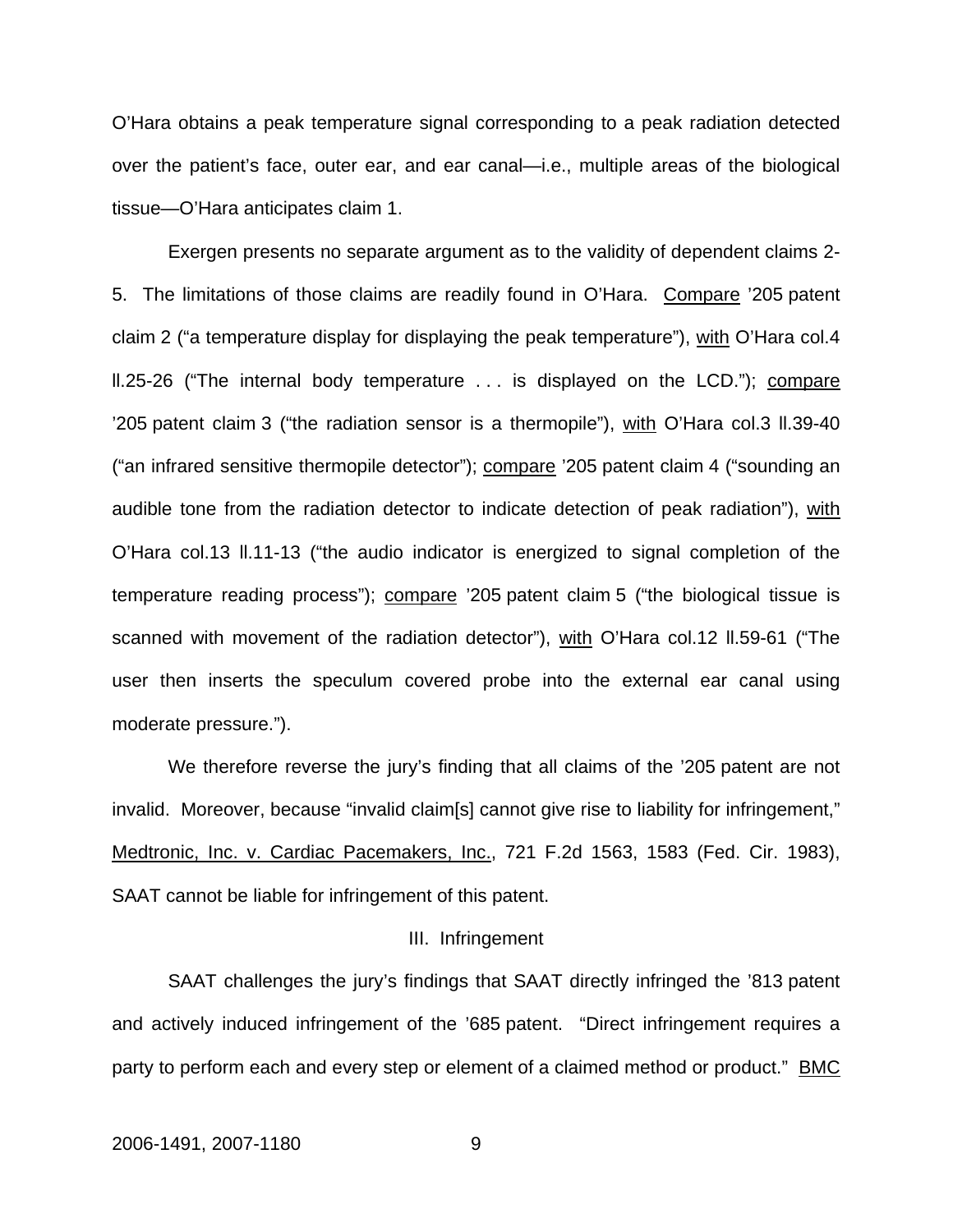Res., Inc. v. Paymentech, L.P., 498 F.3d 1373, 1378 (Fed. Cir. 2007). Active inducement requires the patentee to prove "first that there has been direct infringement, and second that the alleged infringer knowingly induced infringement and possessed specific intent to encourage another's infringement." Minn. Mining & Mfg. Co. v. Chemque, Inc., 303 F.3d 1294, 1304-05 (Fed. Cir. 2002) (citations omitted).

## A. The '813 Patent

Claim 7 is the sole claim of the '813 patent found infringed. It recites, with key term emphasized:

7. A radiation detector comprising:

a thermopile mounted to view a target of biological surface tissue;

a temperature sensor for sensing ambient temperature;

an electronic circuit coupled to the thermopile and temperature sensor and responsive to the voltage across the thermopile and the temperature sensed by the sensor to provide an indication of an internal temperature within the biological tissue adjusted for the ambient temperature to which the surface tissue is exposed; and

a display for providing an indication of the internal temperature.

'813 patent col.14 ll.50-63.

SAAT argues that its device does not possess "a display for providing an indication of the internal temperature" as recited in the claim. The district court construed "internal temperature" to mean "temperature of the region existing beneath the surface of the biological tissue targeted for measurement." Claim Construction Order at 10. Neither SAAT nor Exergen challenges the construction of "internal temperature." Moreover, because SAAT's device targets the patient's forehead area for measurement, it is undisputed that the relevant "internal temperature" here is the temperature of the temporal artery beneath the skin of the forehead. SAAT's device, however, measures infrared radiation from the patient's forehead to calculate and

2006-1491, 2007-1180 10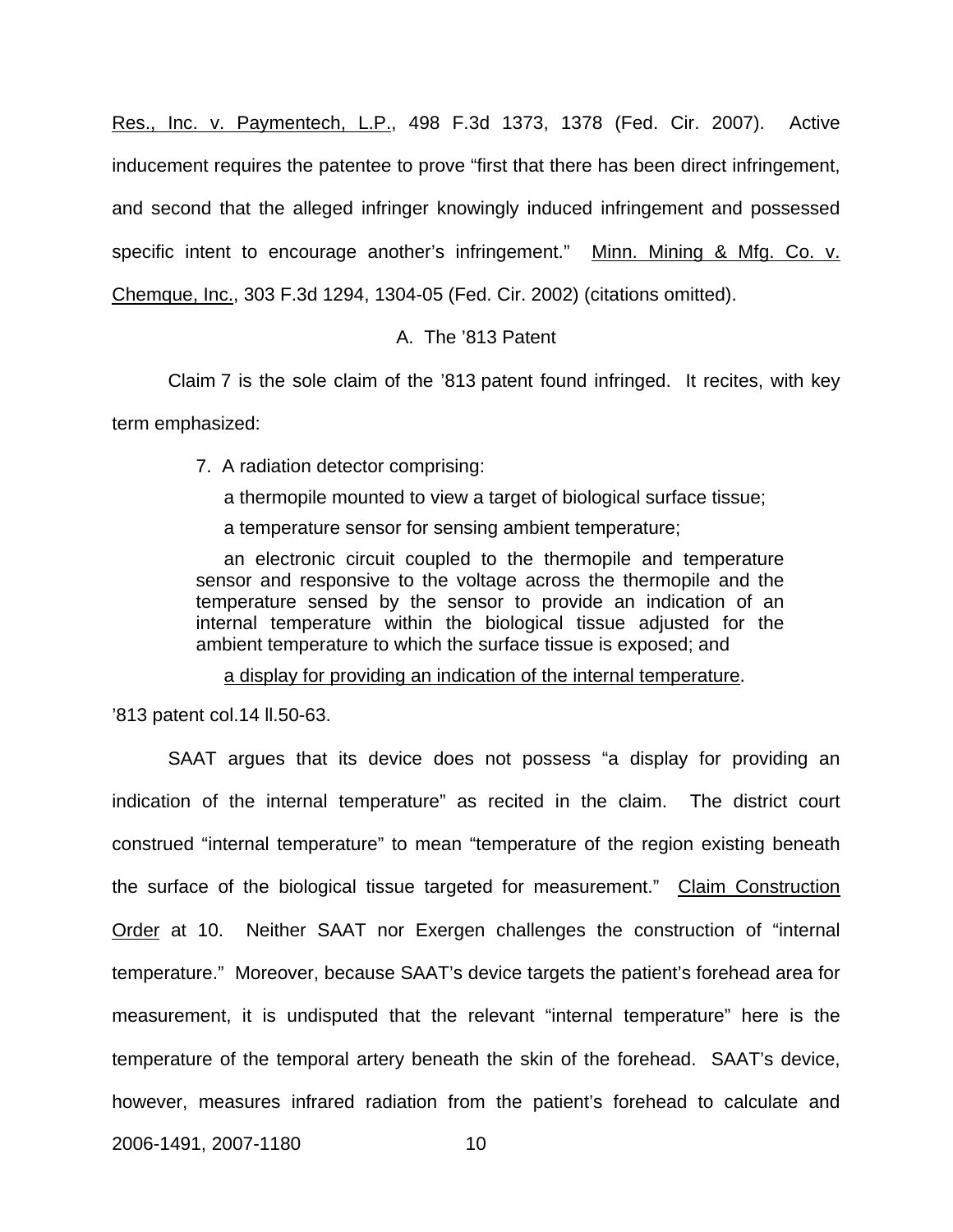display a digital readout of the patient's oral temperature, which is different from (and typically lower than) the patient's temporal artery temperature. Although Exergen told the jury that "an oral temperature is an internal temperature," J.A. 188 (119:21-22), Exergen now retracts that statement and acknowledges that the "internal temperature" here is "the temperature of the temporal artery beneath the skin of the forehead that is targeted," Pl.-Cross Appellant's Br. 35 (emphasis added). For these reasons, SAAT argues that its device does not infringe.

Exergen responds that oral temperature, while not itself an internal temperature, is nevertheless an "indication" of internal temperature because the two temperatures can be compared and correlated to one another in a clinical lookup table. Exergen further argues that SAAT did not seek any particular construction of the term "indication" and thus SAAT has waived its attempt to construe "indication" to mean "reading."

We observe that it is Exergen, not SAAT, which seeks to change the ordinary meaning of "indication" that was given to the jury. Exergen's own expert and coinventor on the '813 patent, Dr. Pompei, testified on direct examination that the phrase "a display for providing an indication" in claim 7 means that "[o]n the display it reads a temperature that is -- you know, is the internal temperature." J.A. 6346 (184:13-14 (emphasis added)). His testimony made clear that the number shown on the display must itself be the value of the internal temperature; it cannot be some other value requiring further (mental) computation before arriving at the internal temperature. Id. 6346 (184:8-10 (Dr. Pompei testifying with respect to claim 7 that "[w]hen scanning the surface of the skin, then the temperature that I display here is the temperature underneath, somewhere inside that tissue")).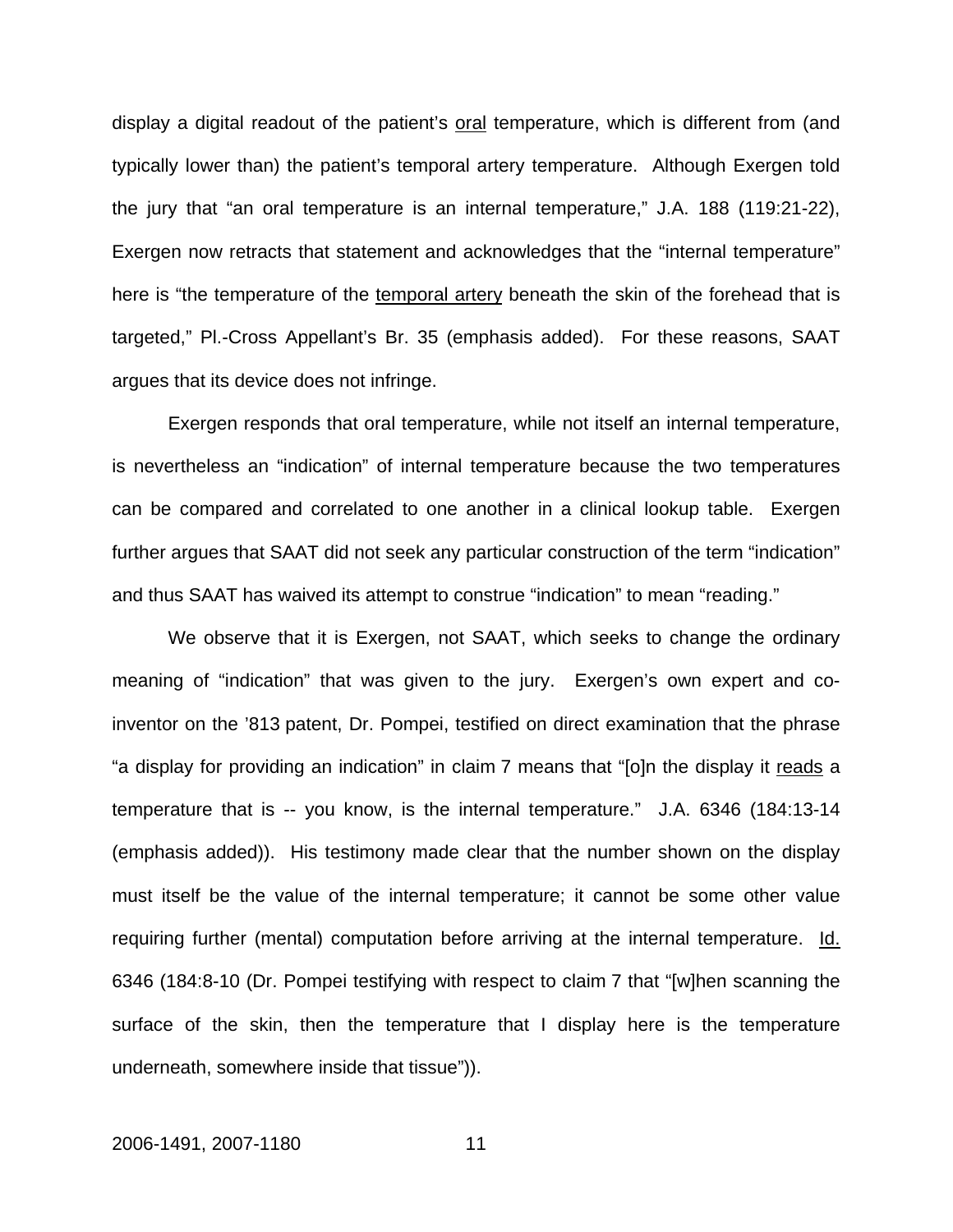We further decline to find waiver against SAAT in view of Exergen's misleading statement to the jury that "an oral temperature is an internal temperature" in the context of a forehead thermometer—a statement that directly contradicts the district court's earlier construction of "internal temperature." See Claim Construction Order at 10. Once a district court has construed the relevant claim terms, and unless altered by the district court, then that legal determination governs for purposes of trial. No party may contradict the court's construction to a jury.

Because it is undisputed that SAAT's device possesses a display for providing a reading of oral temperature rather than the temperature of the temporal artery beneath the skin of the forehead, the device cannot infringe claim 7 of the '813 patent. We therefore reverse the jury's finding that this patent is infringed.

#### B. The '685 Patent

The jury found that SAAT actively induced infringement of claims 1 and 27-30 of the '685 patent. Inducement requires a threshold finding of direct infringement. Because Exergen presented no evidence of any "specific instance of direct infringement," Exergen was required to show that "the accused device necessarily infringes the patent in suit." ACCO Brands, Inc. v. ABA Locks Mfrs. Co., 501 F.3d 1307, 1313 (Fed. Cir. 2007) (citing Dynacore Holdings Corp. v. U.S. Philips Corp., 363 F.3d 1263, 1275-76 (Fed. Cir. 2004)). Exergen relied on instructions and drawings accompanying SAAT's infrared thermometers as circumstantial evidence that customers would necessarily infringe the '685 patent. See Moleculon Research Corp. v. CBS, Inc., 793 F.2d 1261, 1272 (Fed. Cir. 1986) (holding that sales of product with instructions to use product in an infringing manner may constitute circumstantial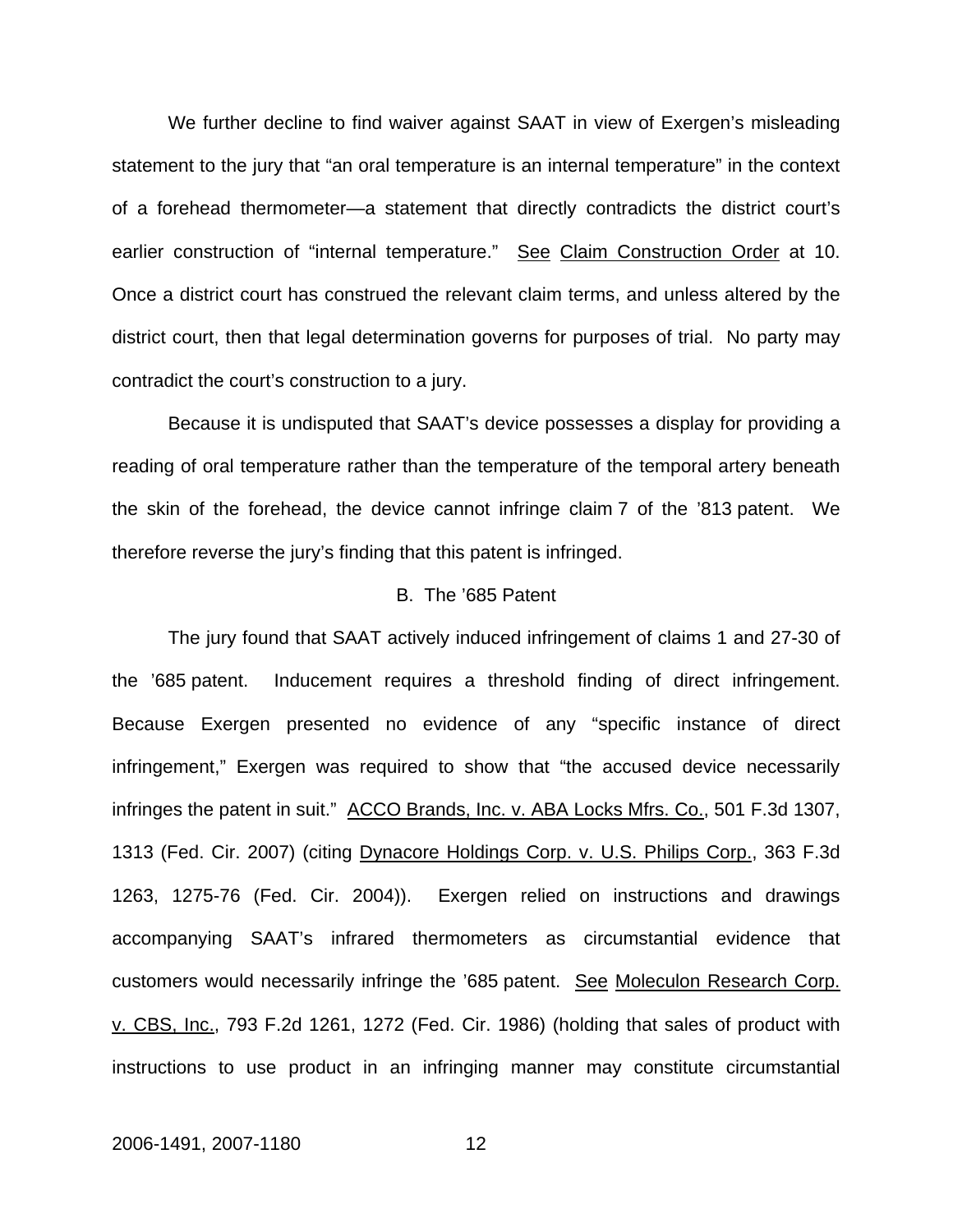evidence that customers would use the product in the manner directed). As we shall explain, however, any customer who actually followed SAAT's instructions would not have performed the steps recited in the asserted claims of the '685 patent and thus would not have directly infringed the patent. Accordingly, we reverse the jury's finding that SAAT actively induced infringement of this patent.

## 1. Claim 1

Claim 1 recites:

1. A method of detecting human body temperature comprising: laterally scanning a temperature detector across a forehead; and providing a peak temperature reading from plural readings during the step of scanning.

'685 patent col.9 ll.15-20. The parties agree that "laterally" means "horizontal relative to the human body." Pl.-Cross Appellant's Br. 42.

Exergen presented evidence of sales of two types of thermometers: ThermoTek and CVS.<sup>[1](#page-13-0)</sup> Both thermometers were sold with instructions containing the following drawing:

<span id="page-13-0"></span><sup>1</sup> A third product, the Safety 1st thermometer, was never sold to end users. Exergen concedes that "the record does not support a finding of induced infringement of the '685 patent with respect to the Safety 1st thermometer." Pl.-Cross Appellant's Br. 47.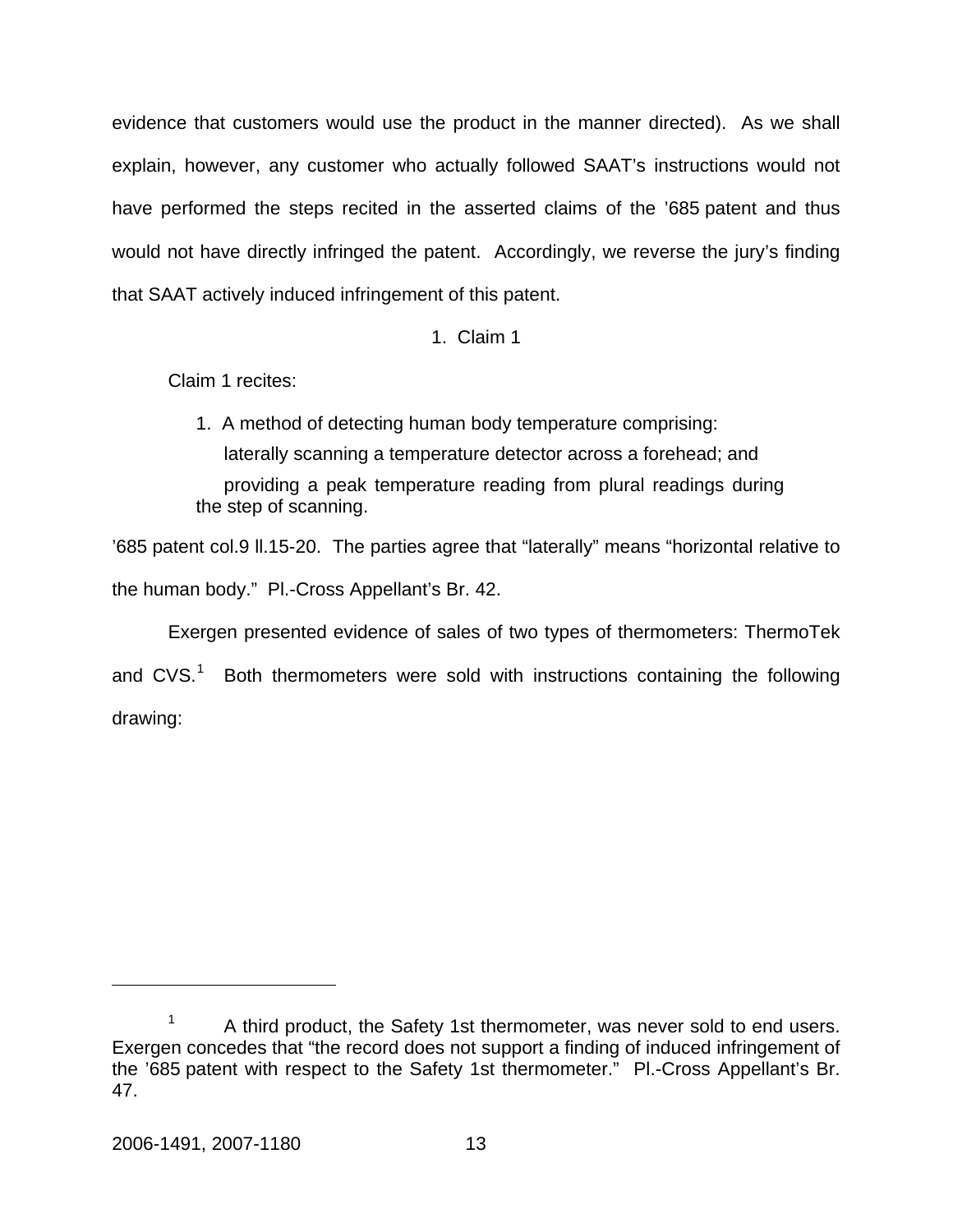

J.A. 7917, 7951 (two circles added during trial). The instructions for the ThermoTek thermometer state, "Scan with the thermometer around the temple area (marked as dotted area in the drawing)." Id. at 7917 (emphasis added). The instructions for the CVS thermometer state, "Place the thermometer's soft touch tip just outside the eyebrow (in the temple region of the forehead) and slowly slide upwards to just below the hairline." Id. at 7951 (emphasis added).

SAAT argues that a user following either set of instructions would not be "laterally scanning . . . across a forehead," as recited in the claim, because the two oval patterns (marked as the dotted areas) are located only on the temples and are oriented vertically relative to the human body. Exergen responds that each oval pattern includes at least some horizontal component, which Exergen believes is sufficient to constitute "laterally scanning."

We agree with SAAT. Even if the term "laterally scanning" captures the minimal horizontal movement envisioned by Exergen (an issue on which we express no opinion), Exergen's argument ignores the claim language requiring the lateral scan to occur "across a forehead," not merely within the temple region located on one side of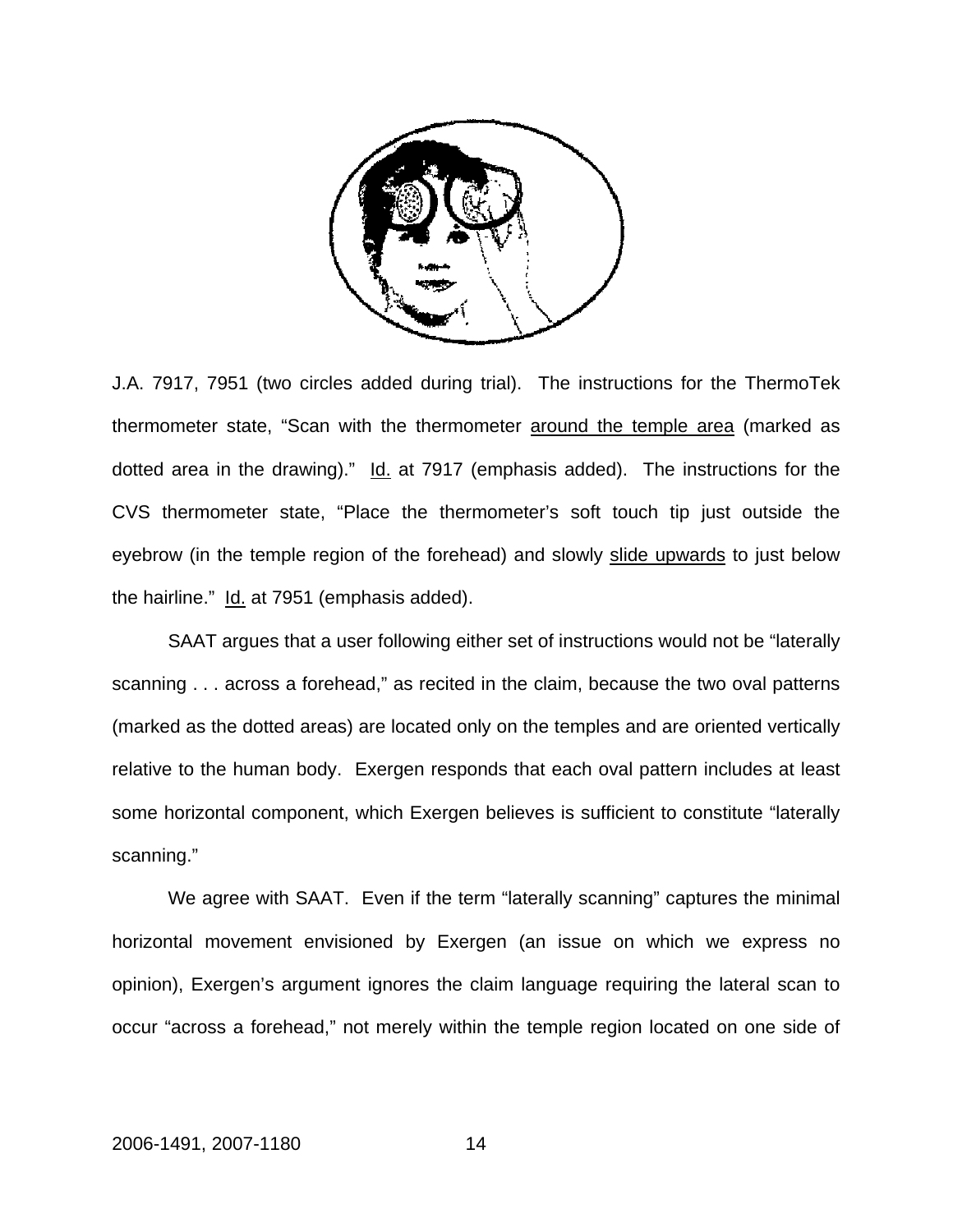the forehead. In fact, counsel for Exergen told the jury to essentially ignore this requirement:

[MS. HARVEY:] The only other issue on this is whether or not, with Claim 1, there's a lateral scan. . . .

And I was thinking, you know, dogs go straight to where they're going across, and my cats go around in a circle to get there, but they both end up at the same place. When you go around in a circle, you have gone across. It doesn't matter if I -- it would be like saying cross the Charles River going east. Well, you can cross the Charles River going east, west, north and south, depending on which bridge you take, right? You crossed the river, you've crossed the river.

.... And Doctor Pompei admitted that if you followed strictly their instructions to start out here at the outside of the eyebrow and go straight up to the hairline, that would not be a lateral scan. On the other hand, if they're scanning in this direction, they're doing both vertical and lateral. And this is word-sniffing to try to hide out from that claim of the patent because the point is -- and you saw him take the temperature on the front cover of the '685 patent. The point of those instructions is to find the temporal artery. It's to make sure that you cross it, right? And these instructions ensure that you cross the temporal artery.

J.A. 199-200 (130:8-131:10 (emphases added)).

Thus, Exergen posited to the jury that scanning within one of the oval patterns in the temple region was sufficient to infringe claim 1 because such a scan would achieve substantially the same result as scanning across the forehead, namely, crossing the temporal artery. The claim recites "across a forehead," not "across a temporal artery." The ThermoTek instruction says to scan "around the temple area (marked as dotted area in the drawing)"—a motion that is more limited than scanning "across a forehead." Exergen's insistence on the sufficiency of merely crossing the temporal artery, including its criticism of SAAT's alleged "word-sniffing," is an argument sounding in the doctrine of equivalents—a doctrine "designed to do equity" and "to relieve an inventor from a semantic strait jacket," Perkin-Elmer Corp. v. Westinghouse Elec. Corp., 822 F.2d 1528, 1532 (Fed. Cir. 1987), but one which Exergen expressly waived before trial. Under a 2006-1491, 2007-1180 15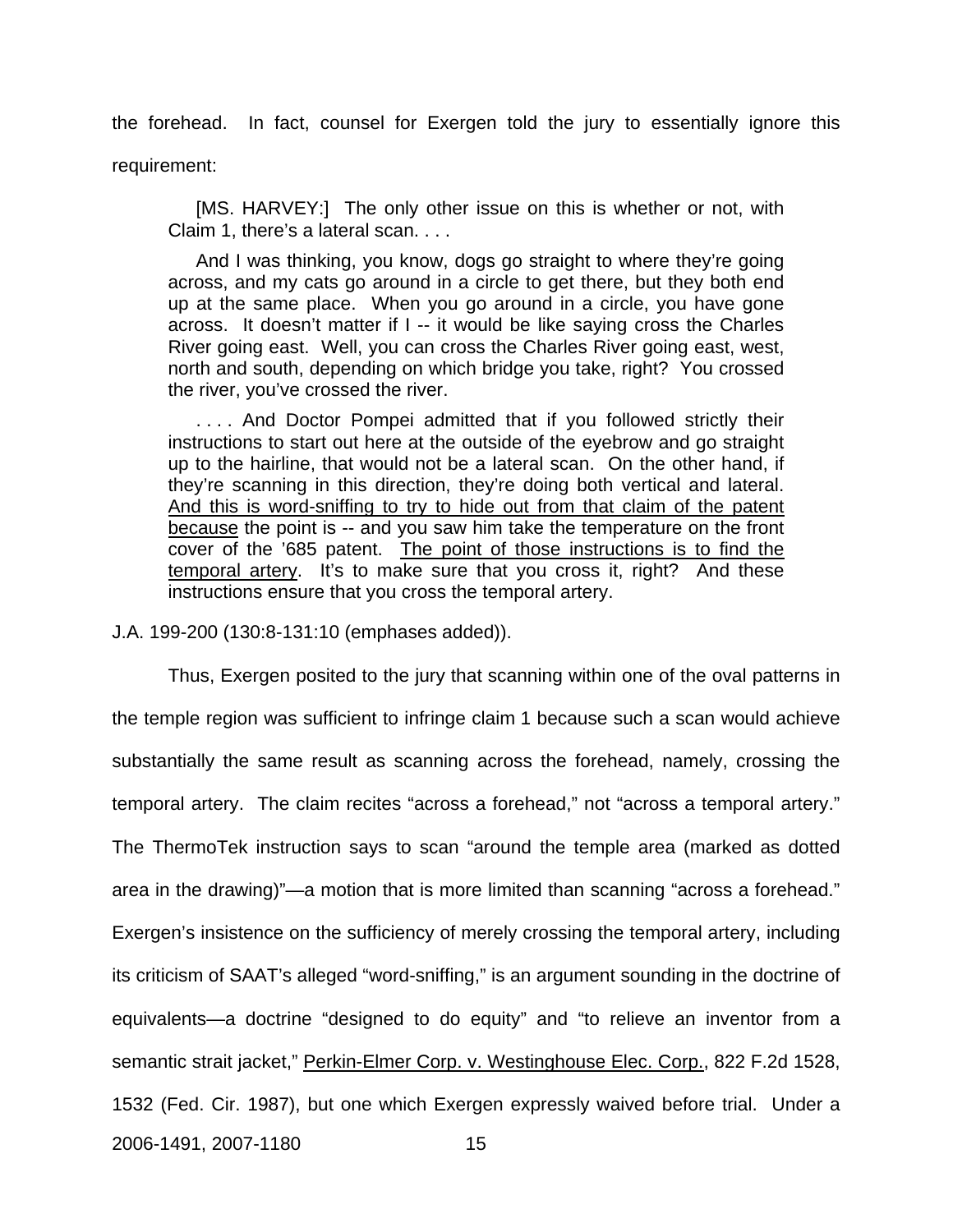theory of literal infringement, to which Exergen was limited, no reasonable jury could have found that scanning within an oval pattern in the temple region on one side of the forehead meets the literal requirement of scanning "across a forehead."

Exergen also points to the testimony of SAAT's president, Mr. Gerlitz, who described the operation of the accused thermometer as follows: "when it shows 'ready,' you can go to the temple and start to go from the left side of the left eyeball to the right side of the right eyeball." J.A. 7360 (54:14-16 (emphasis added)). Exergen's reliance on this testimony is misplaced for two reasons. First, Mr. Gerlitz was not referring to the instructions sold with the ThermoTek or CVS thermometers, which instruct only to scan inside the dotted oval patterns in a noninfringing manner. Second, his testimony shows merely that the thermometers "can" be used in an infringing manner by scanning across the forehead from one temple to the other, as opposed to the noninfringing manner disclosed in the ThermoTek or CVS instructions. "Because the accused device can be used at any given time in a noninfringing manner, the accused device does not necessarily infringe the [patent-in-suit]." ACCO Brands, 501 F.3d at 1313.

Because no reasonable jury could have found that a purchaser of SAAT's thermometers, who actually followed the accompanying instructions, would have performed the steps recited in claim 1, we reverse the jury's finding that SAAT actively induced infringement of this claim.

### 2. Claim 27

Claim 27 recites:

27. A method of detecting human body temperature comprising measuring temperature of the temporal artery through skin.

'685 patent col.10 ll.58-60.

2006-1491, 2007-1180 16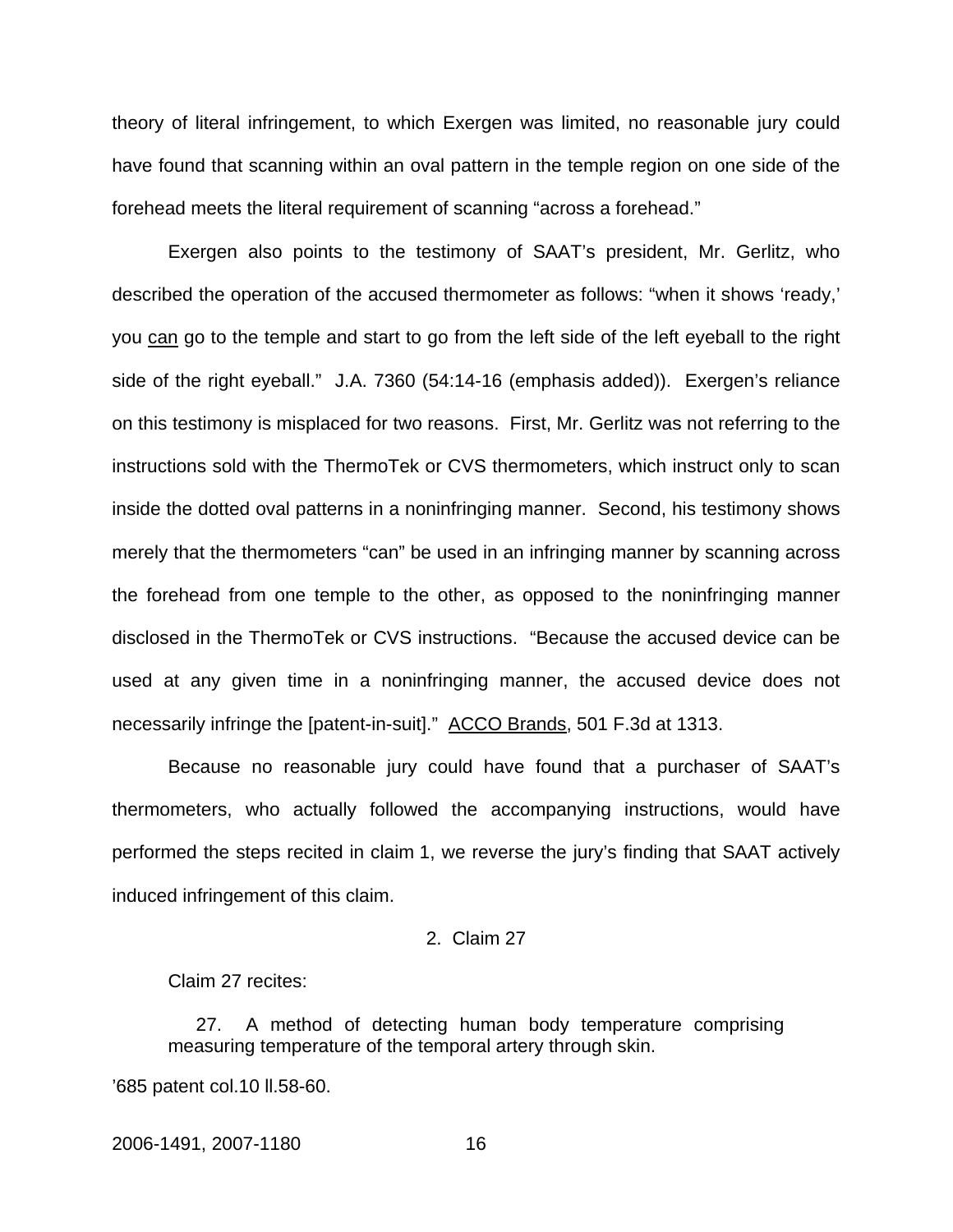SAAT argues that its device does not measure the "temperature of the temporal artery through skin" as recited in the claim but measures only the surface temperature of the skin that covers the temporal artery. It is undisputed that ambient air causes the skin to be at a lower temperature than the temporal artery. SAAT's device then converts this skin temperature measurement to oral temperature, which again is different from the temperature of the temporal artery.

Exergen responds, citing portions of Dr. Pompei's testimony, ostensibly for the proposition that "sensing the temperature of the forehead in the temple area as defendants' instructions direct will necessarily measure the temperature of the temporal artery." Pl.-Cross Appellant's Br. 45 (citing J.A. 6417-19 (66:6-68:19), 6420-22 (69:13- 71:14)).

Exergen overstates the record.<sup>[2](#page-17-0)</sup> All that Dr. Pompei said in his testimony was that a user scanning within the temple area would necessarily scan over the temporal artery. J.A. 6417 (66:21 ("it's scanning over the temporal artery")), 6418 (67:18-20 ("the

<span id="page-17-0"></span><sup>2</sup> This was not the only occasion when an argument by Exergen's counsel drifted from the record or the court's rulings. See J.A. 188 (119:21-22 (arguing, contrary to the district court's construction, that "an oral temperature is an internal temperature" in the context of a forehead thermometer)), 200 (131:5 (dismissing as "word-sniffing" the requirement that the lateral scan occur "across a forehead" rather than merely "across a temporal artery")); compare PI.-Cross Appellant's Br. 42 (arguing that customers' use of Safety 1st thermometer constitutes substantial evidence of induced infringement of the '685 patent), with id. at 47 (conceding that "the record does not support a finding of induced infringement of the '685 patent with respect to the Safety 1st thermometer"). While this form of advocacy may have resulted in a short-lived victory at trial, it does not serve the interests of the client or the interests of the court. See Allen Eng'g Corp. v. Bartell Indus., Inc., 299 F.3d 1336, 1356 (Fed. Cir. 2002) ("Counsel must remember that they are not only advocates for their clients; they are also officers of the court and are expected to assist the court in the administration of justice, particularly in difficult cases involving complex issues of law and technology."). Because we reverse the jury's findings of infringement, we need not consider whether counsel's conduct so prejudiced SAAT as to warrant a new trial.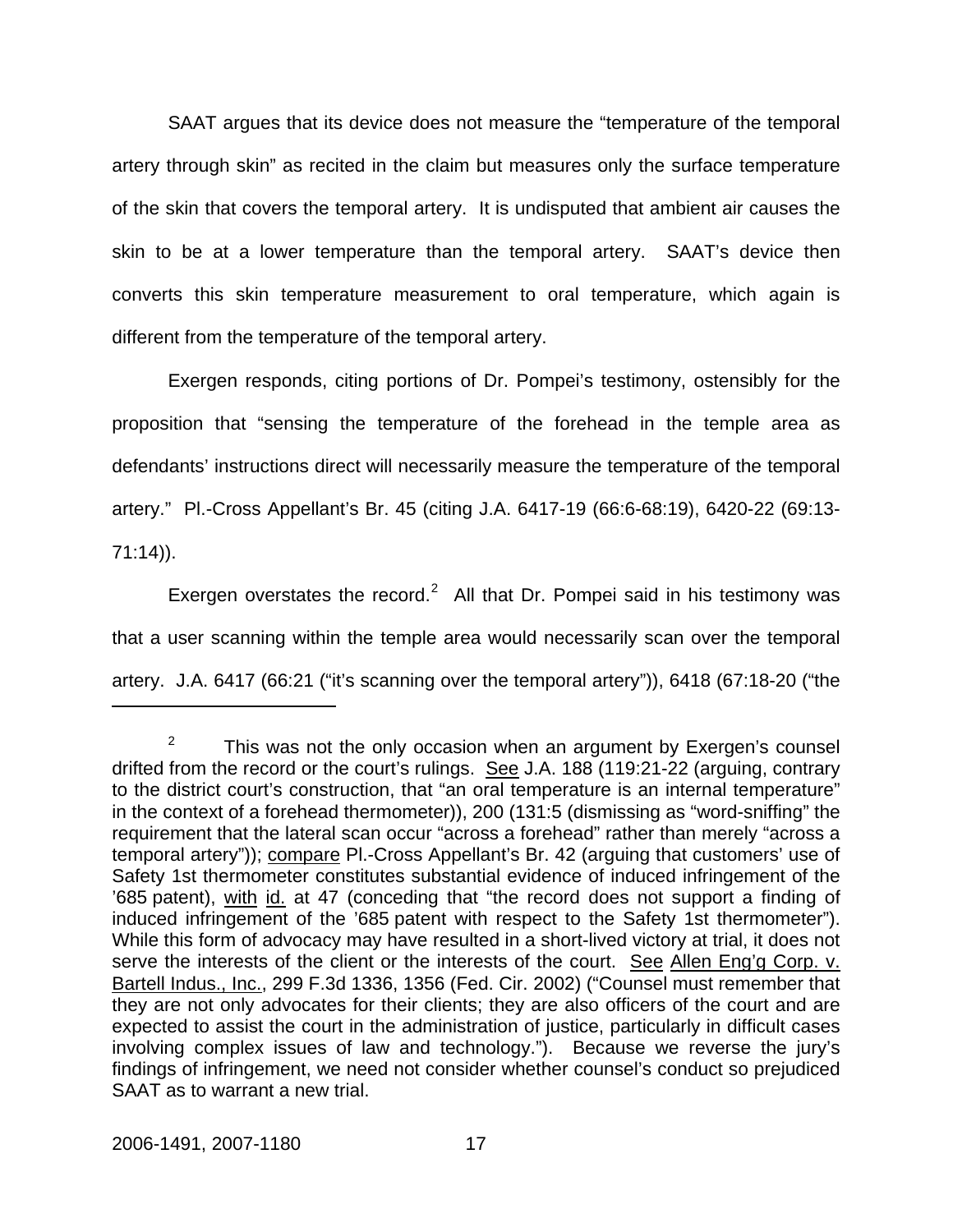infrared detector . . . is scanned across the temporal artery")), 6419 (68:6-7 ("it crosses over the temporal artery")), 6421 (70:21-22 ("it's right at the location of the temporal artery")), 6422 (71:13-14 ("you'd still cross the temporal artery")). He never equated this act with measuring the temperature of the temporal artery. Nor did he state that the temperature of the skin is the same as the temperature of the temporal artery. To the contrary, the specification of the '685 patent, which names Dr. Pompei as the sole inventor, makes clear that skin loses heat to the air as a function of the ambient temperature (" $T_a$ ") at the same time that the skin is heated by the core arterial blood supply, such as the blood supply in the temporal artery. '685 patent col.2 ll.14-36; col.7 II.3-38. Skin temperature (" $T_s$ ") is expressly distinguished from core temperature (" $T_c$ "). Id. col.7 ll.24-25. The specification then provides an equation to "calculate core temperature  $T_c$  when skin temperature  $T_s$  and ambient temperature  $T_a$  are known." Id. col.7 ll.39-41.

Simply put, a measurement of the temperature of the skin is not a measurement of the temperature of the temporal artery beneath the skin. It requires a further computation to arrive at the temperature of the temporal artery, a computation that SAAT's device indisputably does not perform. Thus, a customer using SAAT's device would not have infringed independent claim 27 or its dependent claims 28-30. See Muniauction, Inc. v. Thomson Corp., 532 F.3d 1318, 1329 n.5 (Fed. Cir. 2008) ("A conclusion of noninfringement as to the independent claims requires a conclusion of noninfringement as to the dependent claims."). In the absence of direct infringement, SAAT cannot be liable for induced infringement.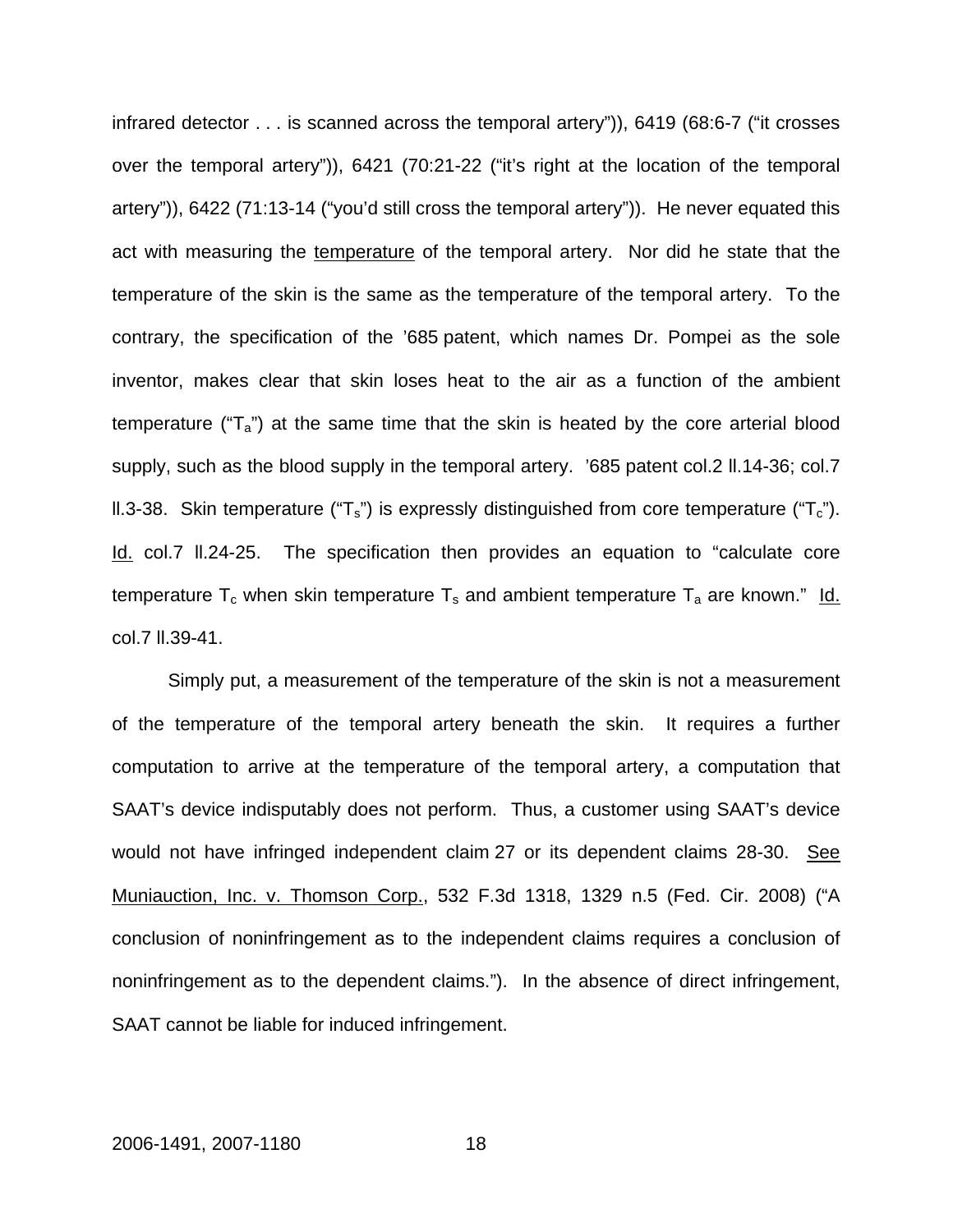## IV. Inequitable Conduct

The district court denied SAAT's motion to add inequitable conduct as an affirmative defense and counterclaim against the '813 and '685 patents, holding that

SAAT's proposed pleading failed to allege inequitable conduct with particularity under

Rule 9(b). On appeal, SAAT focuses only on its allegations concerning the '685 patent.

The relevant portion of SAAT's proposed pleading states:

40. The '685 patent is unenforceable due to inequitable conduct by Exergen, its agents and/or attorneys during the prosecution of the application for the '685 patent before the PTO.

41. Prior to the filing of the '685 patent application, Exergen filed a patent application that ultimately issued as U.S. Patent No. 4,566,808 (hereinafter referred to as "the '808 patent") on January 28, 1986. Thus, Exergen was aware of the '808 patent well before the '685 patent issued on September 18, 2001. The '808 patent was material to the patentability of the '685 patent because it discloses a technique of scanning a radiation detector across a target to measure the maximum emitted radiation, and it is not cumulative to the information already of record in the prosecution history of the '685 patent.

42. In addition, U.S. Patent No. 4,317,998 (hereinafter referred to as "the '998 patent") was cited in a Supplemental Information Disclosure Statement filed by Exergen on October 17, 1997 in connection with the prosecution of the '205 patent. Thus, Exergen was aware of the '998 patent well before the '685 patent issued on September 18, 2001. The '998 patent was material to the patentability of the '685 patent because it discloses a technique of swiping a radiation detector across a target, and it is not cumulative to the information already of record in the prosecution history of the '685 patent.

43. Because Exergen was aware of the '808 patent and the '998 patent prior to the issuance of the '685 patent, Exergen had an opportunity to disclose each of these patents to the PTO during the prosecution of the '685 patent. Moreover, because the '808 patent and the '998 patent were material to the patentability of the '685 patent, Exergen had an obligation to disclose each of these patents to the PTO. Nevertheless, Exergen failed to cite either of these patents to the PTO during the prosecution of the '685 patent. SAAT is informed and believes, and therefore alleges, that Exergen, its agents and/or attorneys intentionally withheld the '808 patent and the '998 patent from the PTO with the intent to deceive the PTO to issue the '685 patent.

2006-1491, 2007-1180 19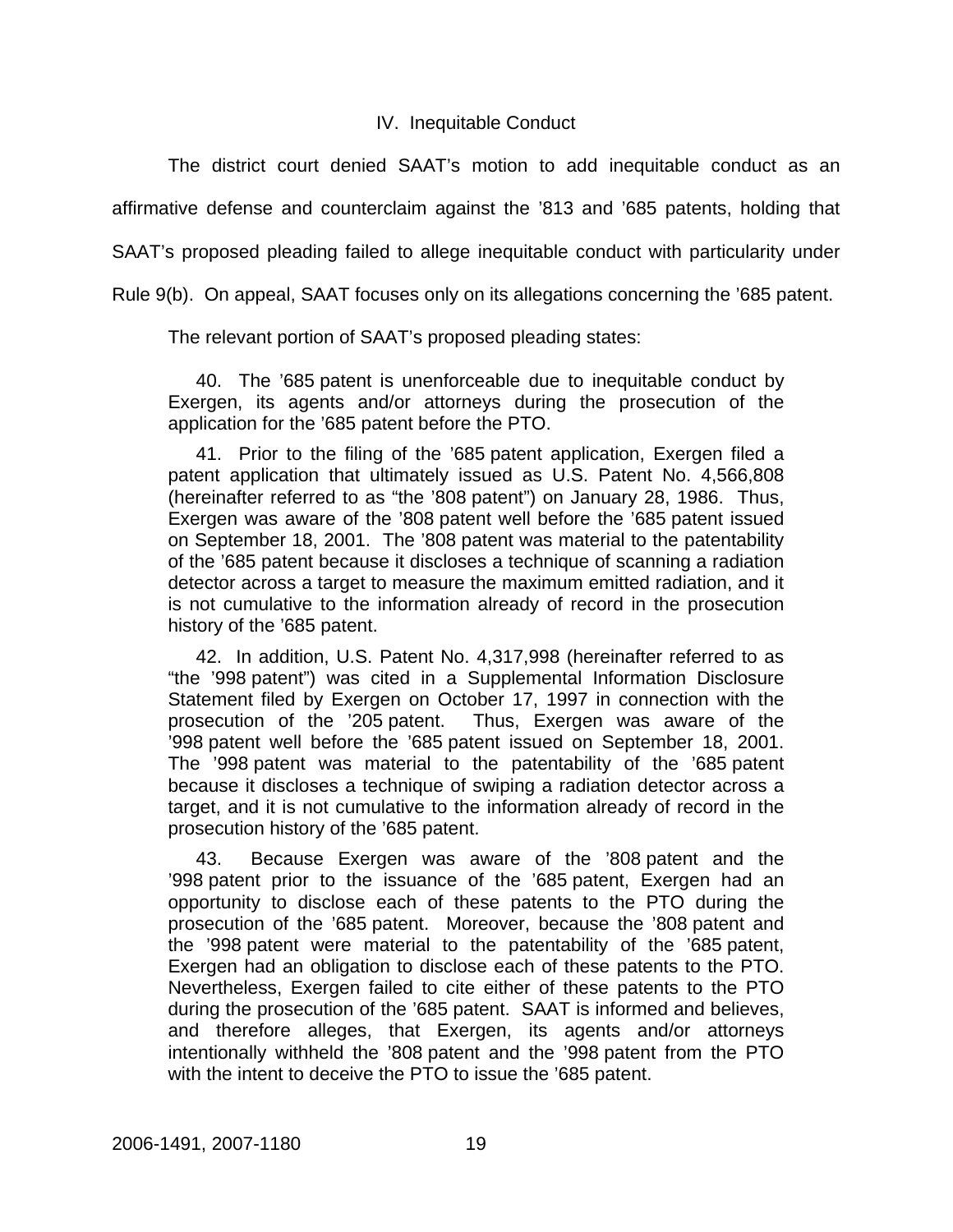44. In addition, during the prosecution of the '685 patent application, Exergen made a number of arguments to the PTO to overcome rejections of the pending claims based upon various prior art references related to tympanic temperature detectors. For example, in an Amendment filed on July 31, 2000, the following statements were made to the PTO:

What was nonobvious ... was that reliable temperature measurements could be obtained from the forehead by extending techniques initially developed for the tympanic membrane. What had not been generally appreciated by those skilled in the art of temperature measurement was that the superficial temporal artery . . . provides an exceptionally reliable temperature reading.

45. These arguments made to the PTO were contradicted by statements from Exergen's own website, such as the following statement which appeared on the website at the time of the July 31, 2000 Amendment:

The temporal artery area has a long history of temperature measurement, dating back to the early centuries before Christ with the first recorded references to palpation of the head for fever assessment.

46. Thus, while Exergen acknowledged on its website that the temporal artery has a long history of temperature measurement, Exergen misrepresented to the PTO that no such history existed and omitted any reference to the website. The misrepresentation and omission were material to the patentability of the '685 patent because the information was not cumulative to the information already of record in the prosecution history of the '685 patent, and it refutes, or is inconsistent with, a position taken by Exergen in asserting an argument of patentability. SAAT is informed and believes, and therefore alleges, that the misrepresentation and omission were made with the intent to deceive the PTO to issue the '685 patent.

#### Answer ¶¶ 40-46.

SAAT argues that its allegations pass muster under the First Circuit's "time,

place, and content" test for Rule 9(b) pleadings, citing McGinty v. Beranger

Volkswagen, Inc., 633 F.2d 226, 228 (1st Cir. 1980). But see Alternative Sys.

Concepts, Inc. v. Synopsys, Inc., 374 F.3d 23, 29 (1st Cir. 2004) (requiring identification

of "the who, what, where, and when of the allegedly false or fraudulent representation").

Contrary to SAAT's suggestion, however, we apply our own law, not the law of the

2006-1491, 2007-1180 20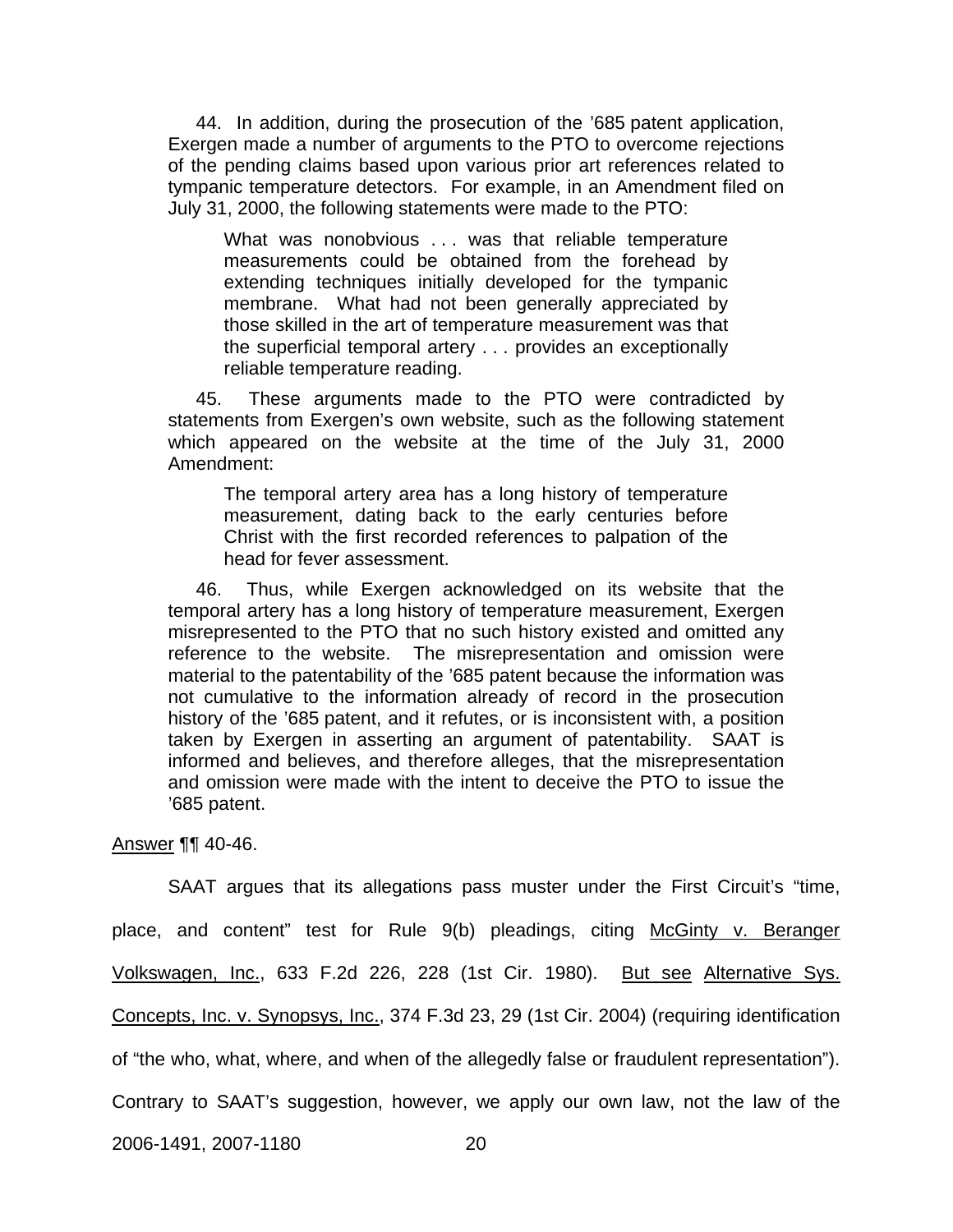regional circuit, to the question of whether inequitable conduct has been pleaded with particularity under Rule 9(b). See Cent. Admixture, 482 F.3d at 1356 (stating that whether inequitable conduct has been adequately pleaded is a question of Federal Circuit law because it "pertains to or is unique to patent law").

Rule 9(b) requires that "[i]n all averments of fraud or mistake, the circumstances constituting fraud or mistake shall be stated with particularity." "[I]nequitable conduct, while a broader concept than fraud, must be pled with particularity" under Rule 9(b). Ferguson Beauregard/Logic Controls, Div. of Dover Resources, Inc. v. Mega Sys., LLC, 350 F.3d 1327, 1344 (Fed. Cir. 2003). A pleading that simply avers the substantive elements of inequitable conduct, without setting forth the particularized factual bases for the allegation, does not satisfy Rule 9(b).<sup>[3](#page-21-0)</sup> See King Auto., Inc. v. Speedy Muffler King, Inc., 667 F.2d 1008, 1010 (CCPA 1981) ("Rule 9(b) requires that the pleadings contain explicit rather than implied expression of the circumstances constituting fraud."). For example, in a case where inequitable conduct was alleged on the basis that an applicant "failed to disclose all the relevant prior art known to it," we found this allegation deficient because it did not identify the specific prior art that was allegedly known to the applicant and not disclosed. Cent. Admixture, 482 F.3d at 1356-57 (internal quotation marks omitted). In that case, the accused infringer also alleged that the applicant "sought to mislead the [PTO] regarding the relationship between the claimed invention

<span id="page-21-0"></span><sup>3</sup> The substantive elements of inequitable conduct are: (1) an individual associated with the filing and prosecution of a patent application made an affirmative misrepresentation of a material fact, failed to disclose material information, or submitted false material information; and (2) the individual did so with a specific intent to deceive the PTO. See Star Scientific, Inc. v. R.J. Reynolds Tobacco Co., 537 F.3d 1357, 1365 (Fed. Cir. 2008); Molins PLC v. Textron, Inc., 48 F.3d 1172, 1178, 1181 (Fed. Cir. 1995); 37 C.F.R. § 1.56 (2008).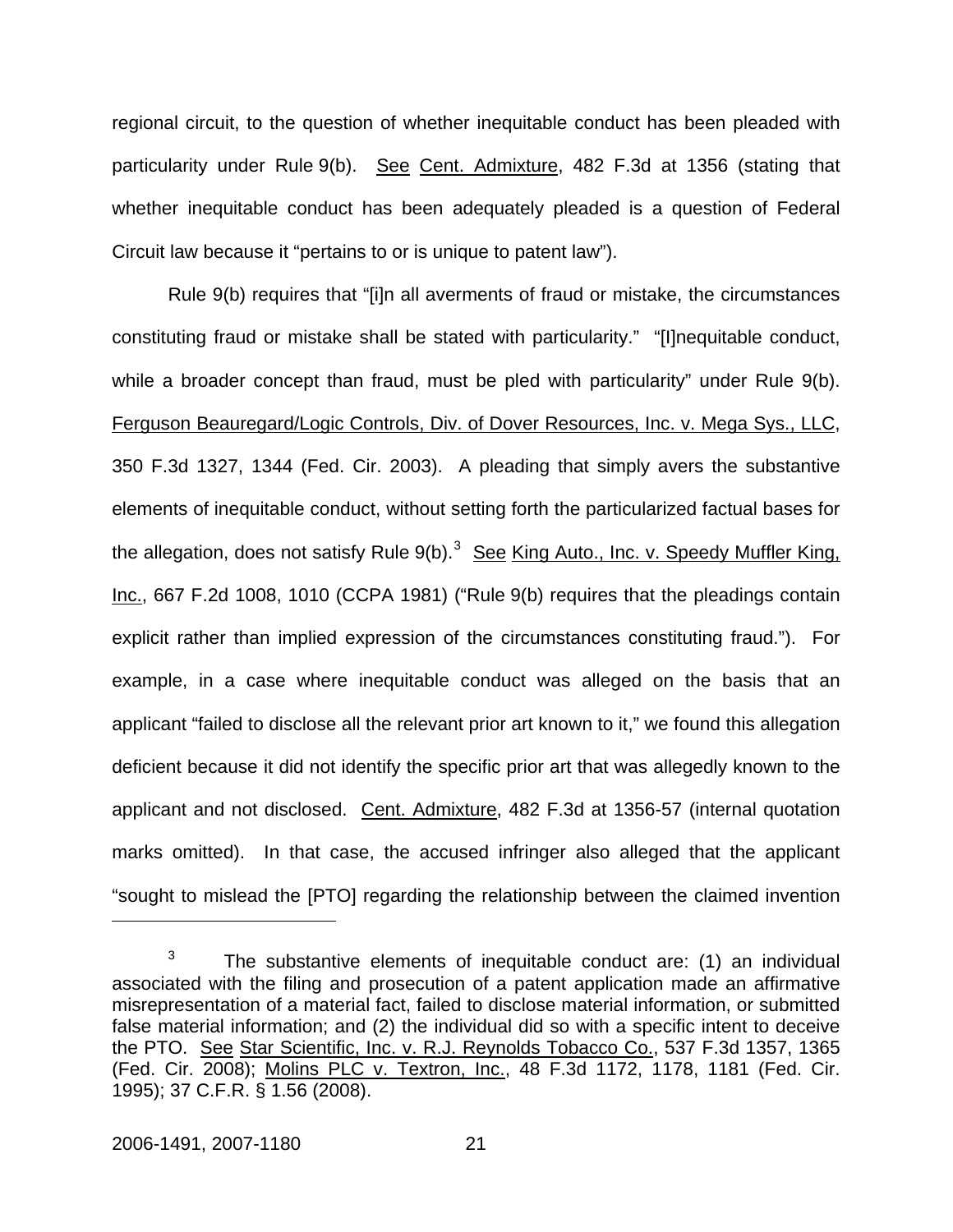and the prior art" "by manipulation of various measurements and units." Id. at 1356 (internal quotation marks omitted). This pleading, too, was deficient because it failed to identify "what 'measurements and units' were manipulated, or how that manipulation was meant to mislead the PTO." Id. at 1357. As the Seventh Circuit has held, the "circumstances" in Rule 9(b) must be set forth with "particularity," i.e., they "must be pleaded in detail"—"[t]his means the who, what, when, where, and how" of the alleged fraud. DiLeo v. Ernst & Young, 901 F.2d 624, 627 (7th Cir. 1990). Based on the foregoing, and following the lead of the Seventh Circuit in fraud cases, we hold that in pleading inequitable conduct in patent cases, Rule 9(b) requires identification of the specific who, what, when, where, and how of the material misrepresentation or omission committed before the PTO.

Rule 9(b) also states that "[m]alice, intent, knowledge, and other conditions of mind of a person may be averred generally." The relevant "conditions of mind" for inequitable conduct include: (1) knowledge of the withheld material information or of the falsity of the material misrepresentation, and (2) specific intent to deceive the PTO. See Hebert v. Lisle Corp., 99 F.3d 1109, 1116 (Fed. Cir. 1996); Molins, 48 F.3d at 1181. Although "knowledge" and "intent" may be averred generally, our precedent, like that of several regional circuits, requires that the pleadings allege sufficient underlying facts from which a court may reasonably infer that a party acted with the requisite state of mind. $^4\,$  $^4\,$  $^4\,$ 

<span id="page-22-0"></span><sup>4</sup> See, e.g., N. Am. Catholic Educ. Programming Found., Inc. v. Cardinale, 567 F.3d 8, 13 (1st Cir. 2009) ("Rule 9(b) requires not only specifying the false statements and by whom they were made but also identifying the basis for inferring scienter."); Tricontinental Indus., Ltd. v. PricewaterhouseCoopers, LLP, 475 F.3d 824,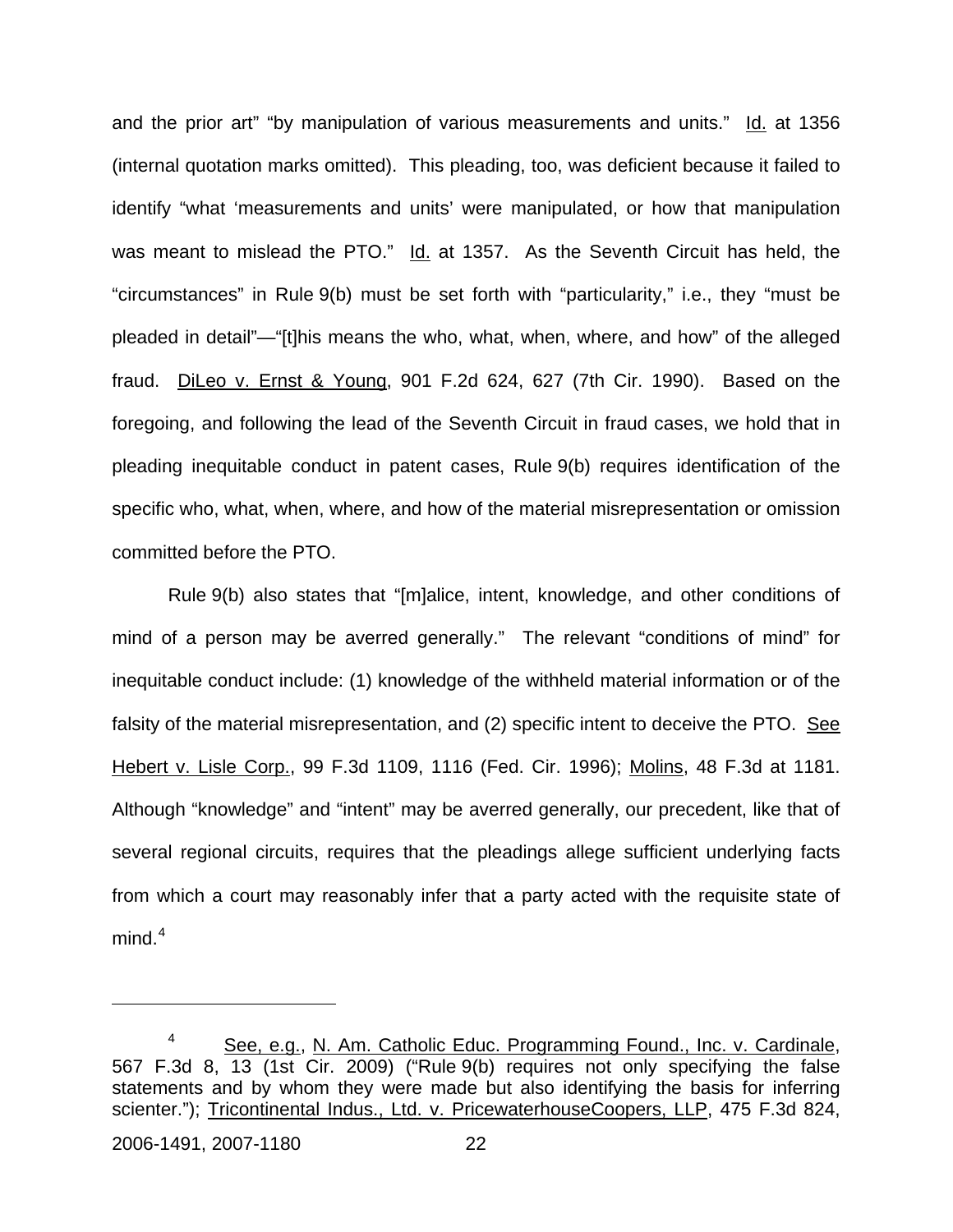In Ferguson Beauregard, an accused infringer alleged that a patentee had made an affirmative misrepresentation to the PTO in a petition under 35 U.S.C. § 41(c), in which the patentee declared that its late payment of a patent maintenance fee was "unintentional." 350 F.3d at 1343. In its pleadings, the accused infringer averred scienter generally. Id. at 1344 (alleging that the patentee "did not have firsthand knowledge of the facts and circumstances surrounding the late payment" and that the late payment "was not unintentional"). We affirmed the district court's decision to strike the inequitable conduct allegations as failing to provide a factual basis for the assertion that the patentee's late payment was "not unintentional," stating that "we decline to infer facts to support a claim that must be pled with particularity." Id.; Ferguson Beauregard/Logic Controls Div. of Dover Res., Inc. v. Mega Sys., LLC, No. 99-CV-437, slip op. at 10 (E.D. Tex. Aug. 14, 2000) ("Merely putting the words . . . 'inequitable conduct' in a[n] . . . Answer will not be sufficient to unleash the mischief" of the defense.).

In King Automotive, a trademark registrant filed a petition with the PTO declaring that, to the best of its knowledge, no third party had the right to use the mark "SPEEDY MUFFLER KING" or a confusingly similar mark. 667 F.2d at 1010. A competitor then

<sup>833 (7</sup>th Cir. 2007) ("[U]nder Rule 9(b) . . . the complaint 'must still afford a basis for believing that plaintiffs could prove scienter."" (quoting DiLeo, 901 F.2d at 629)); Lerner v. Fleet Bank, N.A., 459 F.3d 273, 290 (2d Cir. 2006) ("But because 'we must not mistake the relaxation of Rule 9(b)'s specificity requirement regarding condition of mind for a license to base claims of fraud on speculation and conclusory allegations[,] . . . plaintiffs must allege facts that give rise to a strong inference of fraudulent intent.'" (quoting Acito v. IMCERA Group, Inc., 47 F.3d 47, 52 (2d Cir. 1995)) (alterations in original)); In re Burlington Coat Factory Sec. Litig., 114 F.3d 1410, 1418 (3d Cir. 1997) ("While state of mind may be averred generally, plaintiffs must still allege facts that show the court their basis for inferring that the defendants acted with 'scienter.'").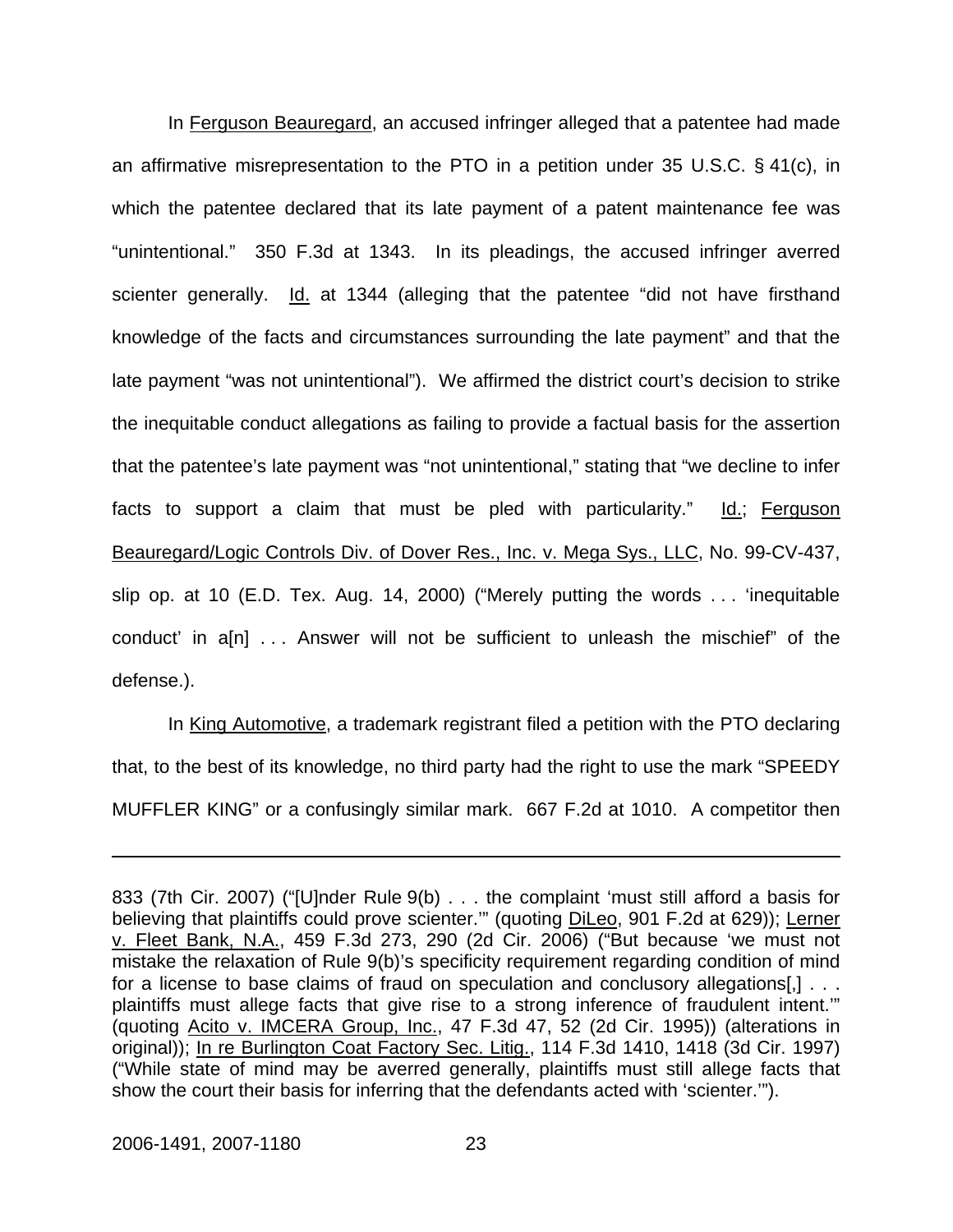sought to cancel the mark under § 38 of the Lanham Act alleging, among other things, that the registrant's statement was "known . . . to be untrue" and was made with "intent to deceive" the PTO because the registrant had previously obtained a trademark search report showing a third party's use of a confusingly similar mark, namely, "MUFFLER KING." Id. at 1009 & n.3. Our predecessor court, the Court of Customs and Patent Appeals, found this pleading deficient under Rule 9(b). The court held:

> Even if the disclosures in the trademark search report supported appellant's contention that [the registrant] knew of the alleged third-party use of MUFFLER KING (and on this point we express no opinion), appellant's conclusory statement that [the registrant] knew its declaration to be untrue is not supported by a pleading of any facts which reflect [the registrant's] belief that the respective uses of MUFFLER KING and SPEEDY MUFFLER KING would be likely to confuse.

Id. at 1011 (emphases added). Thus, the registrant's knowledge of MUFFLER KING, standing alone, was not enough to infer that the registrant also subjectively believed that the mark was confusingly similar to SPEEDY MUFFLER KING. The pleading thus failed to allege sufficient underlying facts to support a reasonable inference that the registrant knew its statement to be false or that it intended to deceive the PTO. Id.

In sum, to plead the "circumstances" of inequitable conduct with the requisite "particularity" under Rule 9(b), the pleading must identify the specific who, what, when, where, and how of the material misrepresentation or omission committed before the PTO. Moreover, although "knowledge" and "intent" may be averred generally, a pleading of inequitable conduct under Rule 9(b) must include sufficient allegations of underlying facts from which a court may reasonably infer that a specific individual (1) knew of the withheld material information or of the falsity of the material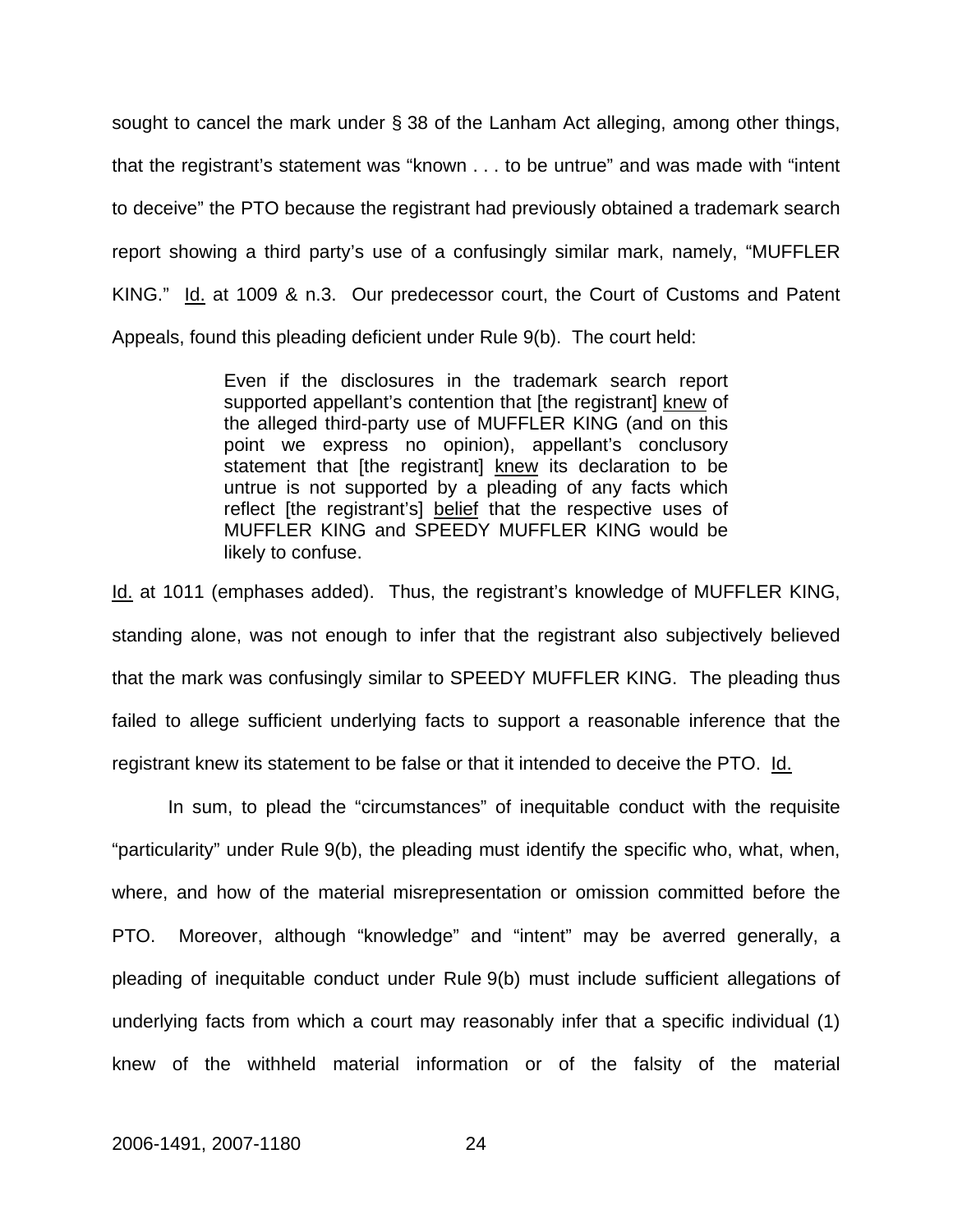misrepresentation, and (2) withheld or misrepresented this information with a specific intent to deceive the PTO.<sup>[5](#page-25-0)</sup>

Turning now to SAAT's pleading, we agree with the district court that the allegations are deficient with respect to both the particularity of the facts alleged and the reasonableness of the inference of scienter. We begin with the factual deficiencies, of which we note three.

First, the pleading refers generally to "Exergen, its agents and/or attorneys," Answer ¶¶ 40, 43, but fails to name the specific individual associated with the filing or prosecution of the application issuing as the '685 patent, who both knew of the material information and deliberately withheld or misrepresented it. The pleading thus fails to identify the "who" of the material omissions and misrepresentation. See 37 C.F.R. § 1.56(a) ("Each individual associated with the filing and prosecution of a patent application has a duty of candor and good faith in dealing with the  $[PTO] \ldots$ ." (emphasis added)); id. at § 1.56(c) (identifying classes of individuals); Manual of Patent

<span id="page-25-0"></span><sup>5</sup> A reasonable inference is one that is plausible and that flows logically from the facts alleged, including any objective indications of candor and good faith. See Greenstone v. Cambex Corp., 975 F.2d 22, 26 (1st Cir. 1992) (Breyer, C.J.) (declining to infer fraudulent intent where "the complaint makes clear that Cambex publicized its IBM memory 'trade-in' practice with a candor that seems inconsistent with knowledge of illegality or fear of a lawsuit"), superseded by statute on other grounds, Private Securities Litigation Reform Act of 1995, Pub. L. No. 104-67, 109 Stat. 737. In contrast to the pleading stage, to prevail on the merits, the accused infringer must prove both materiality and intent by clear and convincing evidence. See Star Scientific, 537 F.3d at 1365. Whereas an inference of deceptive intent must be reasonable and drawn from a pleading's allegations of underlying fact to satisfy Rule 9(b), this inference must be "the single most reasonable inference able to be drawn from the evidence to meet the clear and convincing standard." Id. at 1366 (emphasis added).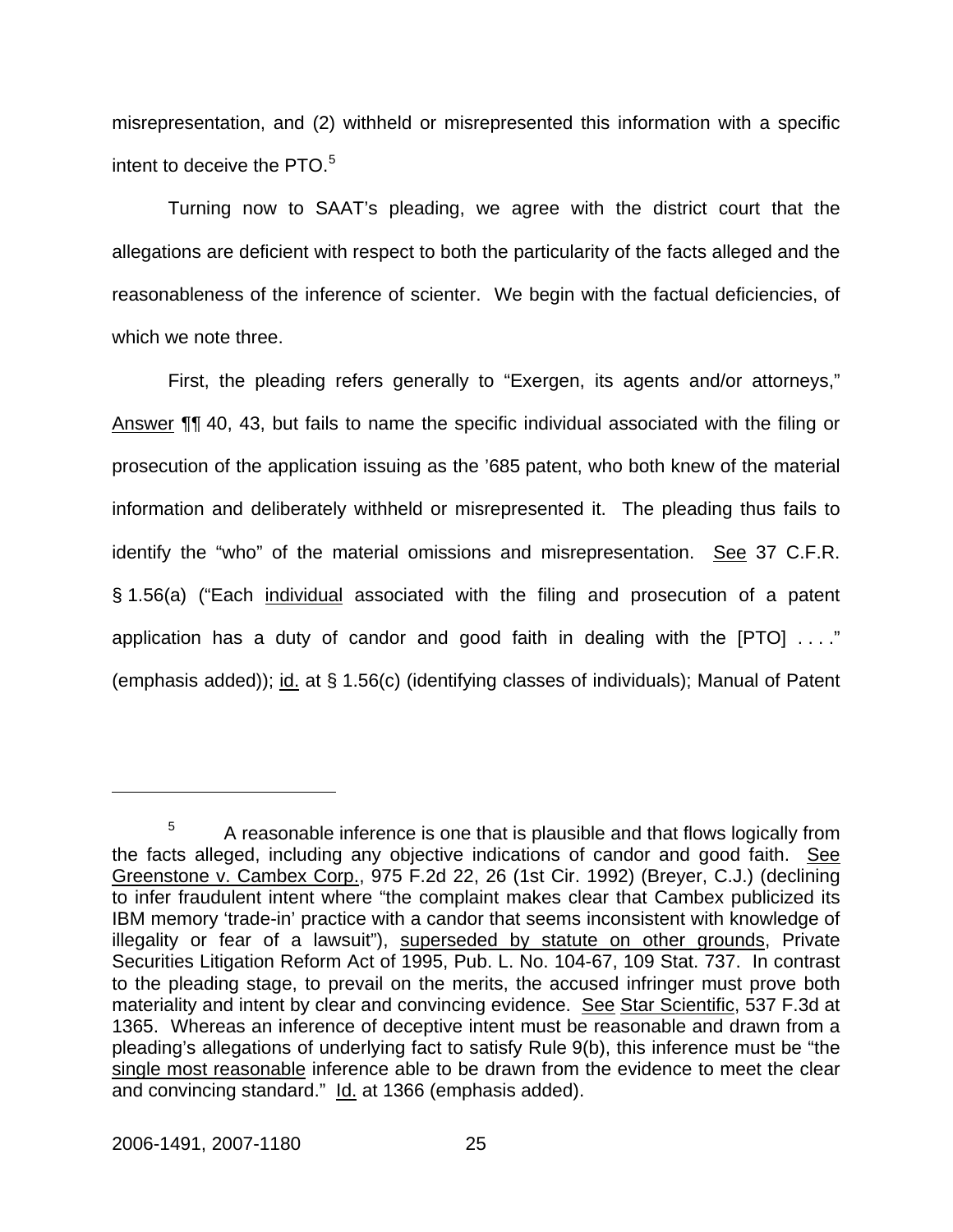Examining Procedures ("MPEP") § 2001.01 (8th ed., rev.2, May 2004) (explaining that "the duty applies only to individuals, not to organizations").  $6$ 

Second, the pleading fails to identify which claims, and which limitations in those claims, the withheld references are relevant to, and where in those references the material information is found—i.e., the "what" and "where" of the material omissions. See Regents of Univ. of Cal. v. Eli Lilly & Co., 119 F.3d 1559, 1570 (Fed. Cir. 1997) ("Information is material if a reasonable examiner would have considered it important to the patentability of a claim." (emphasis added)); 37 C.F.R. § 1.56(a) ("The duty to disclose information exists with respect to each pending claim until the claim is cancelled or withdrawn from consideration, or the application becomes abandoned." (emphasis added)).

Third, the pleading states generally that the withheld references are "material" and "not cumulative to the information already of record," Answer ¶¶ 41-42, but does not identify the particular claim limitations, or combination of claim limitations, that are supposedly absent from the information of record. Such allegations are necessary to explain both "why" the withheld information is material and not cumulative, and "how" an examiner would have used this information in assessing the patentability of the claims. See Larson Mfg. Co. v. Aluminart Prods. Ltd., 559 F.3d 1317, 1333 (Fed. Cir. 2009) (finding information cumulative to art of record that taught the "same combination" of

<span id="page-26-0"></span><sup>6</sup> Because one of the purposes of Rule 9(b) is "to protect those whose reputation would be harmed as a result of being subject to fraud charges," Kearns v. Ford Motor Co., 567 F.3d 1120, 1125 (9th Cir. 2009), a district court may require that filings be made under seal, require redaction of individuals' names, and impose other safeguards under Federal Rules of Civil Procedure 5.2(d)-(e) and 26(c), or other sources of protective authority.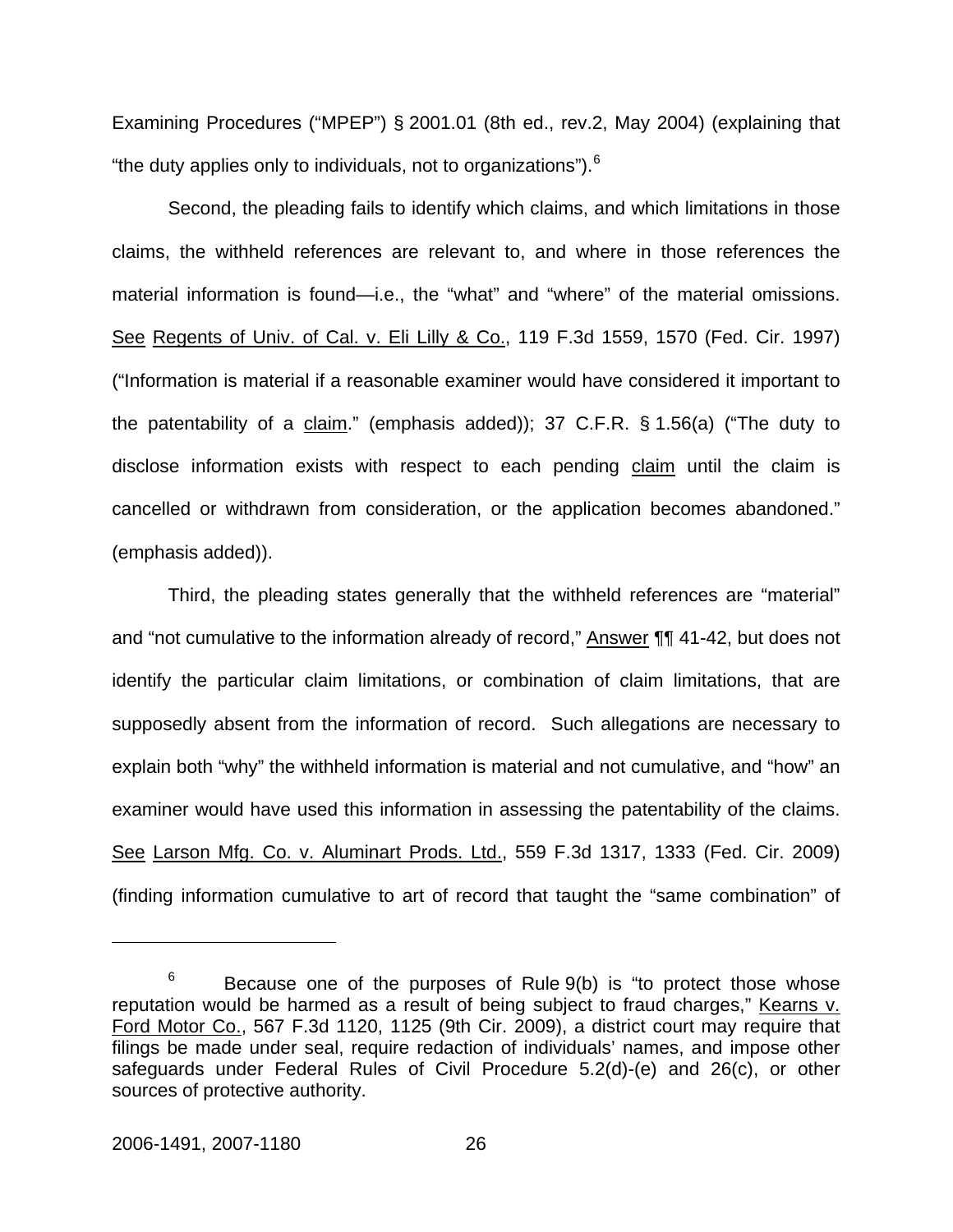claim limitations taught in withheld reference); 37 C.F.R § 1.56(b)(1) (information is material if it "establishes, by itself or in combination with other information, a prima facie case of unpatentability of a claim").

Aside from these factual deficiencies, which themselves are fatal under Rule 9(b), the facts that are alleged do not give rise to a reasonable inference of scienter, including both (1) knowledge of the withheld material information or of the falsity of the material misrepresentation, and (2) specific intent to deceive the PTO.

With regard to the withheld patent references, the pleading states that "Exergen was aware" of the '808 and '998 patents in general, and that Exergen had become aware of them during prosecution of Exergen's own prior applications. Answer ¶¶ 41- 42. The pleading, however, provides no factual basis to infer that any specific individual, who owed a duty of disclosure in prosecuting the '685 patent, knew of the specific information in the '808 and '998 patents that is alleged to be material to the claims of the '685 patent. A reference may be many pages long, and its various teachings may be relevant to different applications for different reasons. Thus, one cannot assume that an individual, who generally knew that a reference existed, also knew of the specific material information contained in that reference. See FMC Corp. v. Manitowoc Co., Inc., 835 F.2d 1411, 1415 (Fed. Cir. 1987) (requiring actual knowledge of the existence of the information alleged to be material; discussing "should have known" standard in connection with the information's materiality). The pleading here does not allege facts that would support a reasonable inference that a relevant individual knew of the allegedly material information contained in the '808 and '998 patents.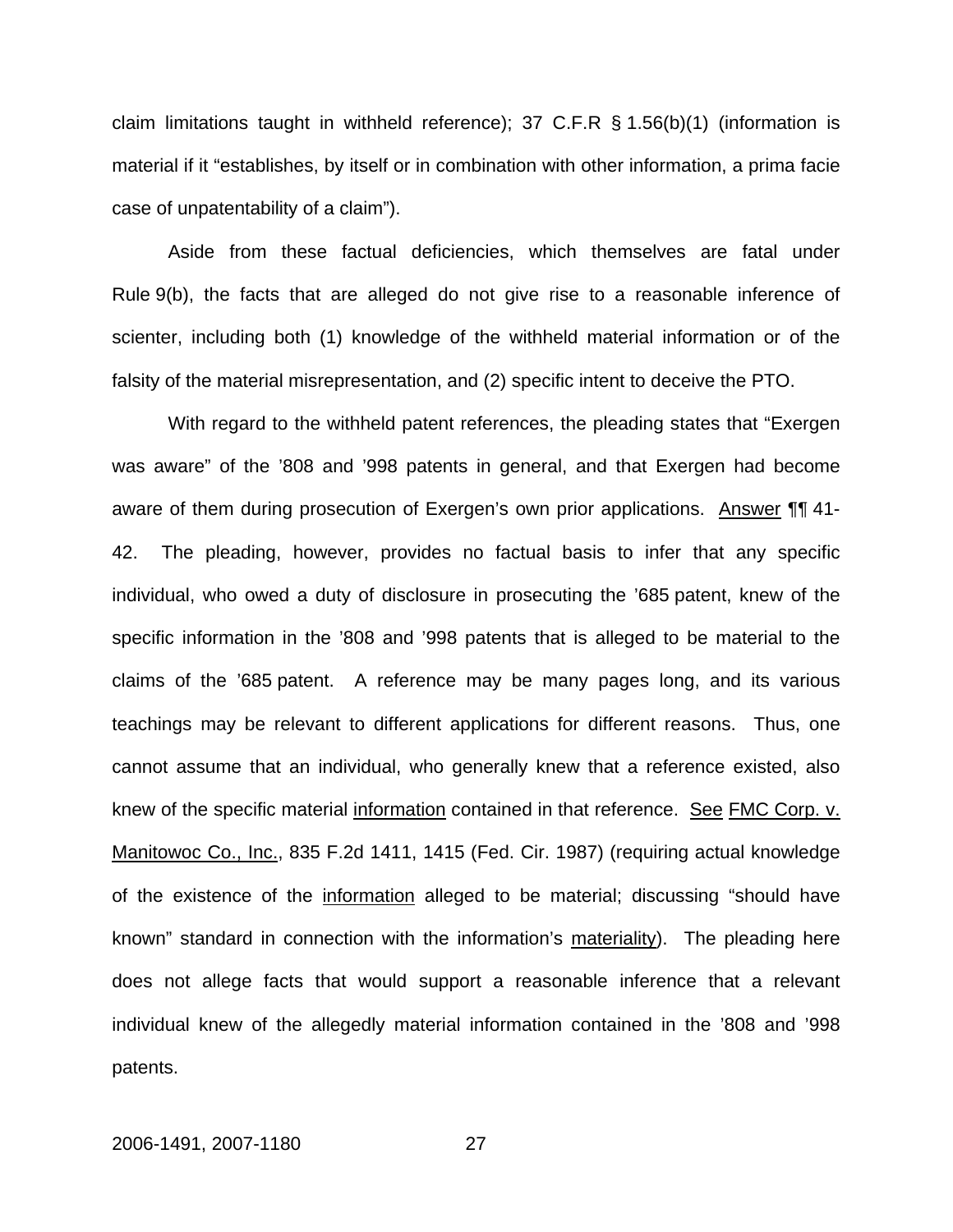As for the alleged misrepresentation, any knowledge of its alleged falsity is similarly deficient. No facts are alleged from which one can reasonably infer that, at the time of the allegedly false statement, the individual who made this statement to the PTO was aware of an allegedly contradictory statement on Exergen's website. See Brasseler, U.S.A. I, L.P. v. Stryker Sales Corp., 267 F.3d 1370, 1382 (Fed. Cir. 2001) ("The mere possibility that material information may exist will not suffice to give rise to a duty to inquire; sufficient information must be presented to the attorney to suggest the existence of specific information[,] the materiality of which may be ascertained with reasonable inquiry." (emphases added)); Am. Hoist & Derrick Co. v. Sowa & Sons, Inc., 725 F.2d 1350, 1362 (Fed. Cir. 1984) ("Nor does an applicant for patent, who has no duty to conduct a prior art search, have an obligation to disclose any art of which, in the [district] court's words, he 'reasonably should be aware.'").

Deceptive intent in this case was pleaded solely on "inform[ation] and belie[f]." Answer ¶¶ 43, 46. Pleading on "information and belief" is permitted under Rule 9(b) when essential information lies uniquely within another party's control, but only if the pleading sets forth the specific facts upon which the belief is reasonably based.<sup>[7](#page-28-0)</sup> Here, SAAT's pleading provides neither the "information" on which it relies nor any plausible

<u>.</u>

<span id="page-28-0"></span><sup>7</sup> See, e.g., See Romani v. Shearson Lehman Hutton, 929 F.2d 875, 878 (1st Cir. 1991) ("Where allegations of fraud are explicitly or . . . implicitly . . . based only on information and belief, the complaint must set forth the source of the information and the reasons for the belief."); Wexner v. First Manhattan Co., 902 F.2d 169, 172 (2d Cir. 1990) ("Where pleading is permitted on information and belief, a complaint must adduce specific facts supporting a strong inference of fraud or it will not satisfy even a relaxed pleading standard."); Kowal v. MCI Commc'n Corp., 16 F.3d 1271, 1279 n.3 (D.C. Cir. 1994) ("[P]leadings on information and belief require an allegation that the necessary information lies within the defendant's control, and . . . such allegations must also be accompanied by a statement of the facts upon which the allegations are based.").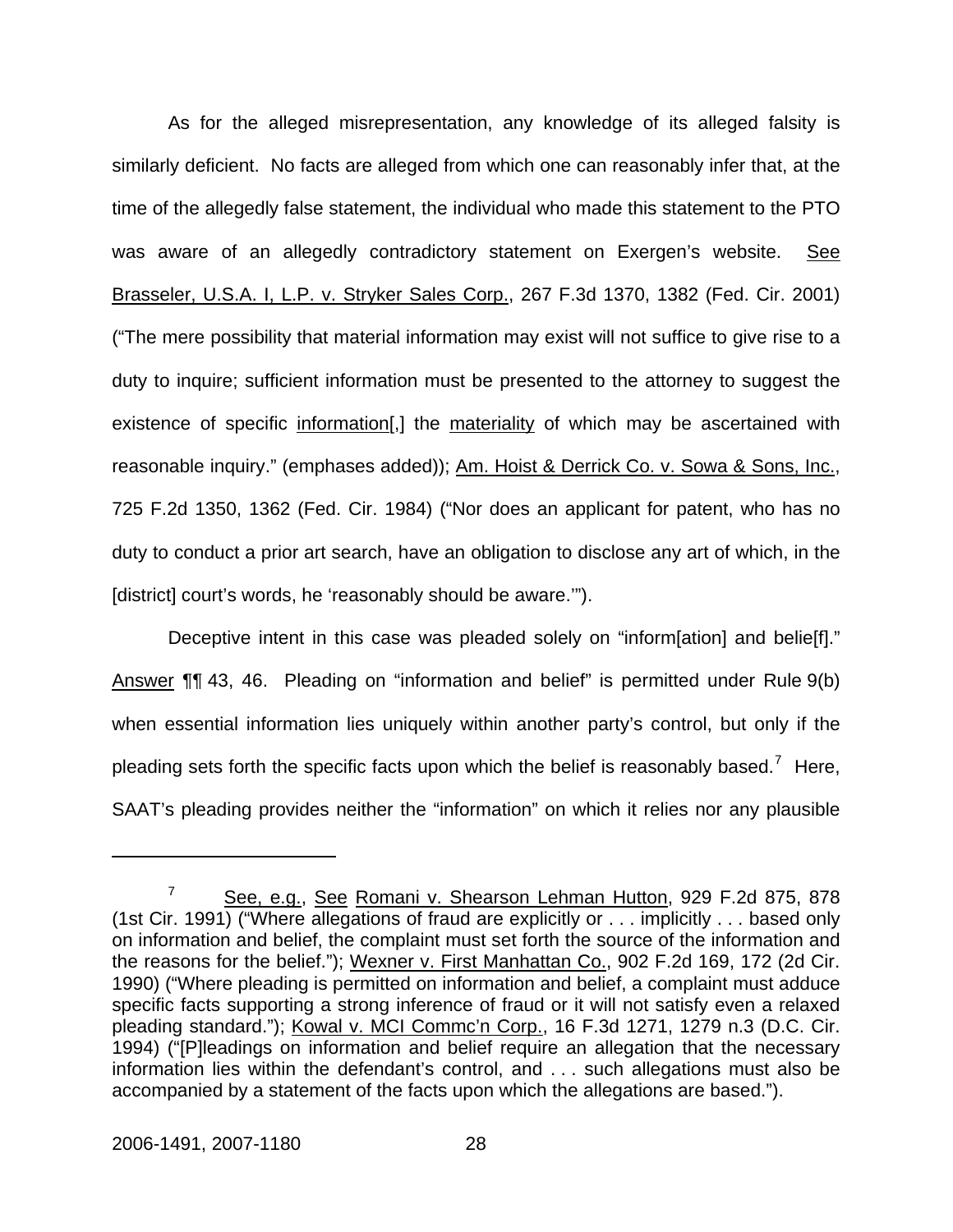reasons for its "belief." Moreover, the circumstances that SAAT has alleged, even if true, do not plausibly suggest any "deliberate decision to withhold a known material reference" or to make a knowingly false misrepresentation—a necessary predicate for inferring deceptive intent. Molins, 48 F.3d at 1181 (stating that the evidence "must show that the applicant made a deliberate decision to withhold a known material reference"). SAAT's purported basis for inferring deceptive intent is that Exergen had cited the '998 patent when prosecuting the '205 patent but then failed to cite it when prosecuting the '685 patent. The mere fact that an applicant disclosed a reference during prosecution of one application, but did not disclose it during prosecution of a related application, is insufficient to meet the threshold level of deceptive intent required to support an allegation of inequitable conduct. Indeed, SAAT's pleading does not contain specific factual allegations to show that the individual who had previously cited the '998 patent knew of the specific information that is alleged to be material to the '685 patent and then decided to deliberately withhold it from the relevant examiner. In the absence of such allegations, the district court was correct not to draw any permissive inference of deceptive intent with regard to the '998 patent, lest inequitable conduct devolve into "a magic incantation to be asserted against every patentee" and its "allegation established upon a mere showing that art or information having some degree of materiality was not disclosed." FMC, 835 F.2d at 1415. See Burlington Coat Factory Sec. Litig., 114 F.3d at 1418 (Alito, J.) ("To allow plaintiffs and their attorneys to subject companies to wasteful litigation based on the detection of a few negligently made errors found subsequent to a drop in stock price would be contrary to the goals of Rule 9(b),